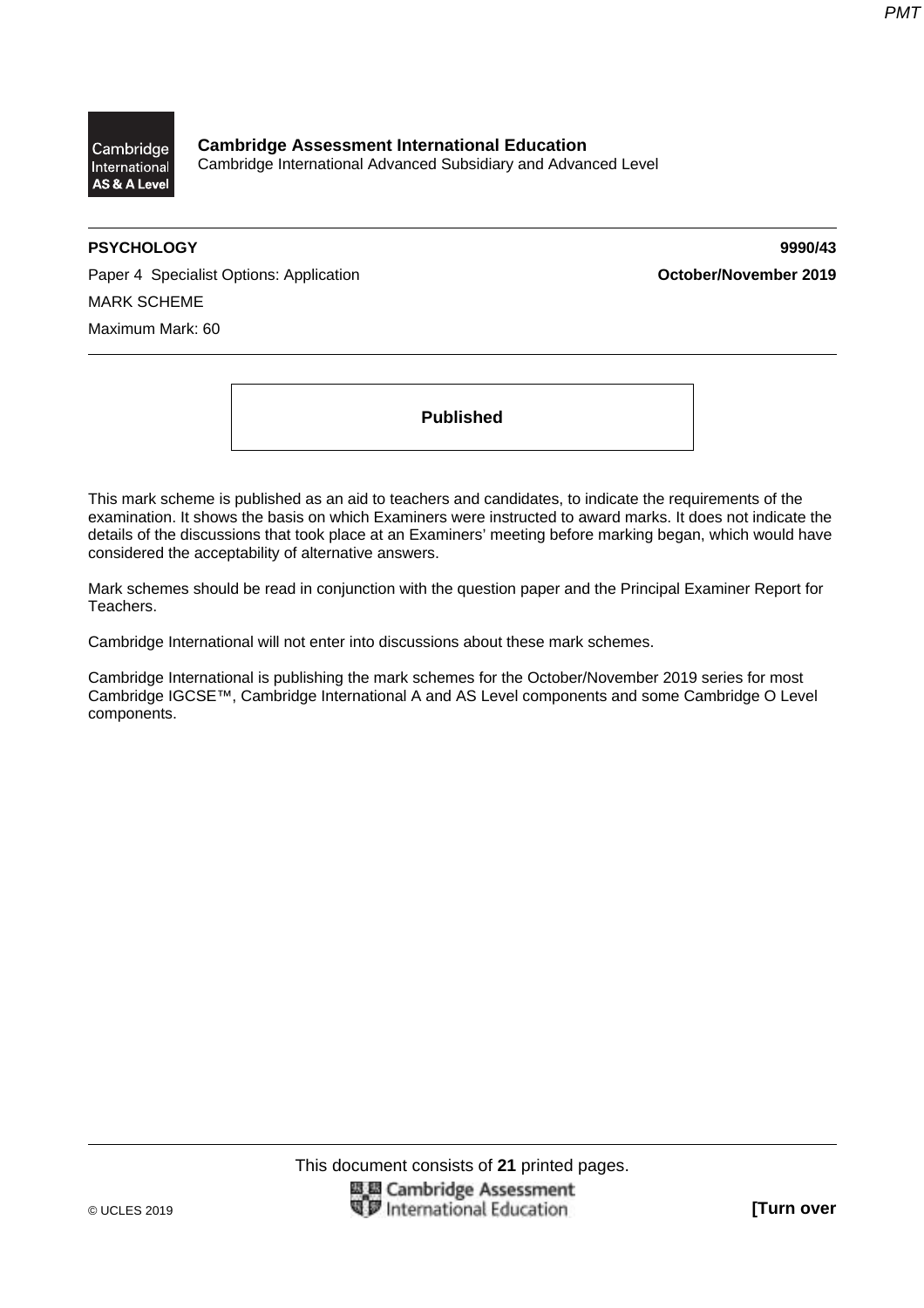*PMT*

## **Generic Marking Principles**

These general marking principles must be applied by all examiners when marking candidate answers. They should be applied alongside the specific content of the mark scheme or generic level descriptors for a question. Each question paper and mark scheme will also comply with these marking principles.

GENERIC MARKING PRINCIPLE 1:

Marks must be awarded in line with:

- the specific content of the mark scheme or the generic level descriptors for the question
- the specific skills defined in the mark scheme or in the generic level descriptors for the question
- the standard of response required by a candidate as exemplified by the standardisation scripts.

GENERIC MARKING PRINCIPLE 2:

Marks awarded are always **whole marks** (not half marks, or other fractions).

GENERIC MARKING PRINCIPLE 3:

Marks must be awarded **positively**:

- marks are awarded for correct/valid answers, as defined in the mark scheme. However, credit is given for valid answers which go beyond the scope of the syllabus and mark scheme, referring to your Team Leader as appropriate
- marks are awarded when candidates clearly demonstrate what they know and can do
- marks are not deducted for errors
- marks are not deducted for omissions
- answers should only be judged on the quality of spelling, punctuation and grammar when these features are specifically assessed by the question as indicated by the mark scheme. The meaning, however, should be unambiguous.

GENERIC MARKING PRINCIPLE 4:

Rules must be applied consistently e.g. in situations where candidates have not followed instructions or in the application of generic level descriptors.

GENERIC MARKING PRINCIPLE 5:

Marks should be awarded using the full range of marks defined in the mark scheme for the question (however; the use of the full mark range may be limited according to the quality of the candidate responses seen).

GENERIC MARKING PRINCIPLE 6:

Marks awarded are based solely on the requirements as defined in the mark scheme. Marks should not be awarded with grade thresholds or grade descriptors in mind.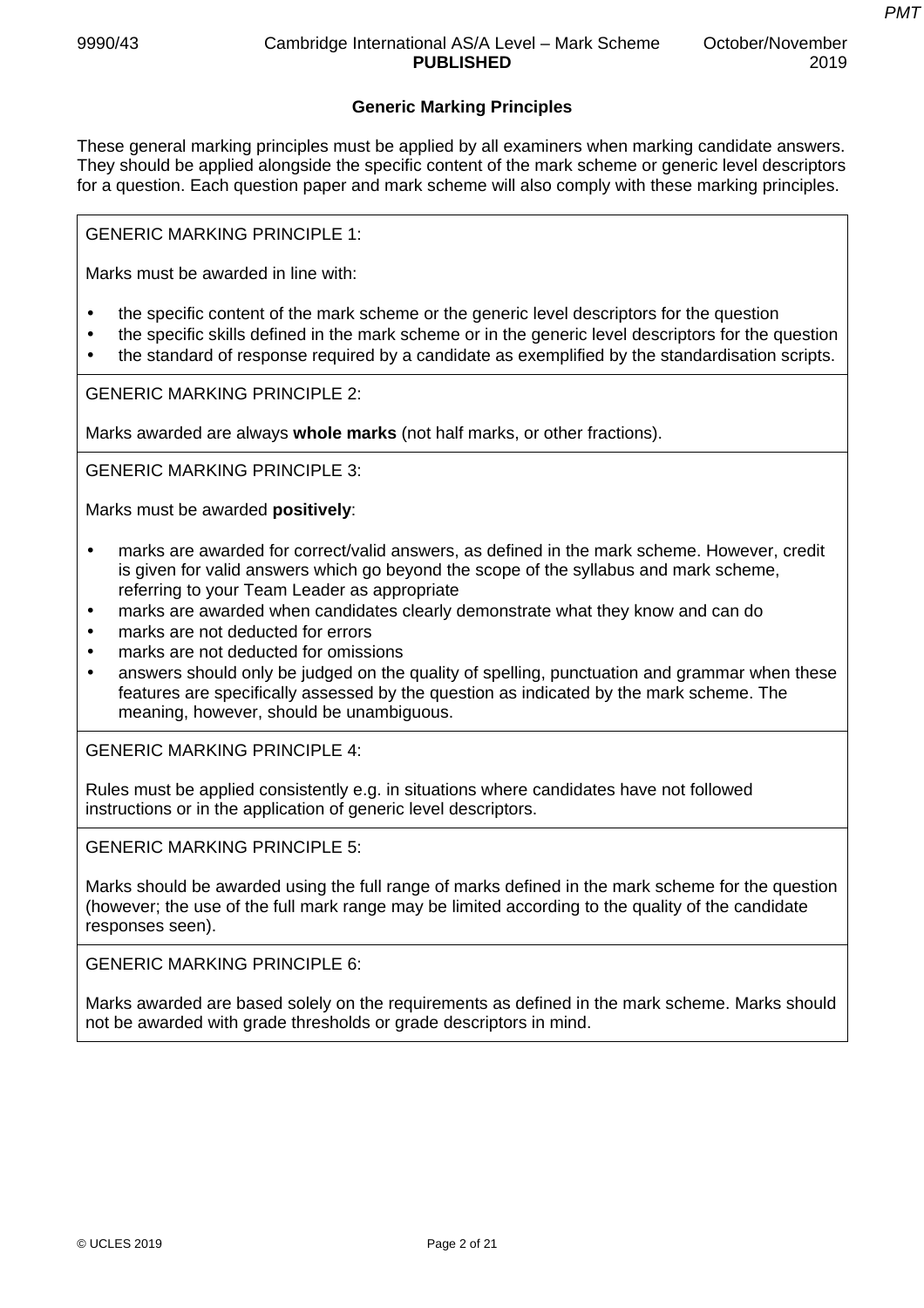## **Each option has three questions:**

**Section A: (stimulus) Answer two questions from choice of four: (a)=2, (b)=4, (c)=4 & (d)=5 [15 total]**  Section A: candidates answer two questions from a choice of four, based on the two specialist options they have studied. Each question is based on stimulus material and is divided into four parts. There are 2 marks for part (a), 4 marks for part (b), 4 marks for part (c) and 5 marks for part (d).

**Section B: (design) Answer one question from choice of four: (a) = 10 marks, (b) = 8 marks [18 total]**  Section B: candidates answer one design-based question from a choice of four, based on either of the two specialist options they have studied. The question is divided into two parts. There are 10 marks for part (a) and 8 marks for part (b).

### **Section C: (essay) Answer one question from choice of four: 12 marks.**

Section C: candidates answer one essay question from a choice of four, based on either of the two specialist options they have studied. There are 12 marks for this question.

Questions will require candidates to consider approaches, research methods and issues and debates. The questions will be based on two topic areas (a, b, c, d, e) covered within the chosen specialist option. The two topic areas for each specialist option will be different to the two topic areas assessed in Paper 3.

*In order to achieve the same standard across all questions in a Section, the same generic mark schemes are used for each option. These mark schemes are as follows.* 

|     |         | Section A: Stimulus (Generic response descriptor)                                                                                                                                                                                                                                                                                |
|-----|---------|----------------------------------------------------------------------------------------------------------------------------------------------------------------------------------------------------------------------------------------------------------------------------------------------------------------------------------|
| (a) | $0 - 2$ | <b>1 mark</b> for basic answer e.g. identification.<br>1 mark for elaboration/example.                                                                                                                                                                                                                                           |
| (b) | $0 - 4$ | Question always requires two 'things'<br>1 mark basic answer. 2 marks elaboration.<br>Max 2 marks if only 'one' is answered.                                                                                                                                                                                                     |
| (c) | $0 - 4$ | Questions require either one or two 'things'<br>If two: 1 mark basic answer. 2 marks elaboration.<br><b>If one: 1–2 marks</b> basic answer, 3–4 marks detailed answer/elaboration.<br>If two required and only one provided, max 2 marks.                                                                                        |
| (d) | $0 - 5$ | Question requires discussion. Question always plural of each argument.<br>Question always requires conclusion.<br>1 mark for each for/against argument (however detailed) up to 4 max. 1 mark<br>for conclusion.<br><b>Note:</b> If three (or more) arguments for one side, best two credited. If one side<br>only, max 2 marks. |
|     | 0       | No response worthy of credit.                                                                                                                                                                                                                                                                                                    |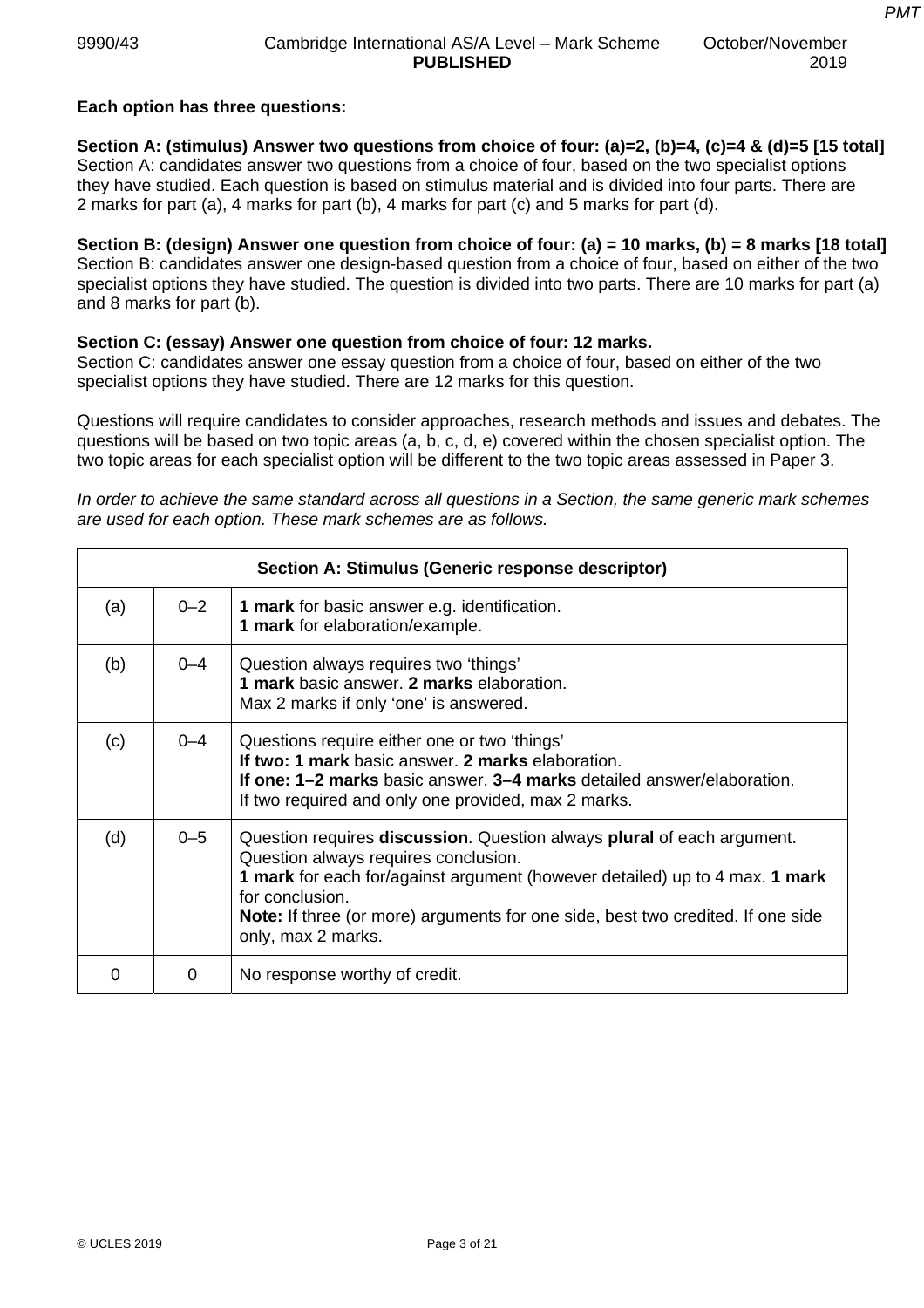| Section C: Essay/Evaluate (Generic response descriptor) |              |                                                                                                                                                                                                                                                                                                                                                                                                                        |  |  |
|---------------------------------------------------------|--------------|------------------------------------------------------------------------------------------------------------------------------------------------------------------------------------------------------------------------------------------------------------------------------------------------------------------------------------------------------------------------------------------------------------------------|--|--|
| Level                                                   | <b>Marks</b> | <b>Level Descriptor</b>                                                                                                                                                                                                                                                                                                                                                                                                |  |  |
| 4                                                       | $10 - 12$    | <b>Both sides</b> of the argument are considered and are relevant to the<br>$\bullet$<br>question.<br>Appropriate examples are included which fully support both sides.<br>$\bullet$<br>Discussion is detailed with good understanding and clear expression.<br>$\bullet$<br>A conclusion is drawn with appropriate justification.<br>$\bullet$                                                                        |  |  |
| 3                                                       | $7 - 9$      | <b>Both sides</b> of the argument are considered and are relevant to the<br>$\bullet$<br>question.<br>They may be imbalanced in terms of quality or quantity.<br>Some examples are included, are appropriate and often support both<br>$\bullet$<br>sides.<br>The answer shows good discussion with reasonable understanding.<br>$\bullet$<br>A basic conclusion is drawn with little or no justification<br>$\bullet$ |  |  |
| 2                                                       | $4 - 6$      | Reasons are limited to one side of the argument.<br>$\bullet$<br>Limited reference to examples, or lack of detail.<br>$\bullet$<br>The answer shows some understanding.<br>$\bullet$<br>There may be no conclusion.<br>$\bullet$                                                                                                                                                                                       |  |  |
| 1                                                       | $1 - 3$      | Anecdotal discussion, brief detail, minimal relevance. Very limited range.<br>$\bullet$<br>Discussion may be inaccurate or incomplete.<br>$\bullet$<br>May evaluate topic area studies, making only indirect reference to the<br>$\bullet$<br>question.                                                                                                                                                                |  |  |
| 0                                                       | 0            | No response worthy of credit.<br>$\bullet$                                                                                                                                                                                                                                                                                                                                                                             |  |  |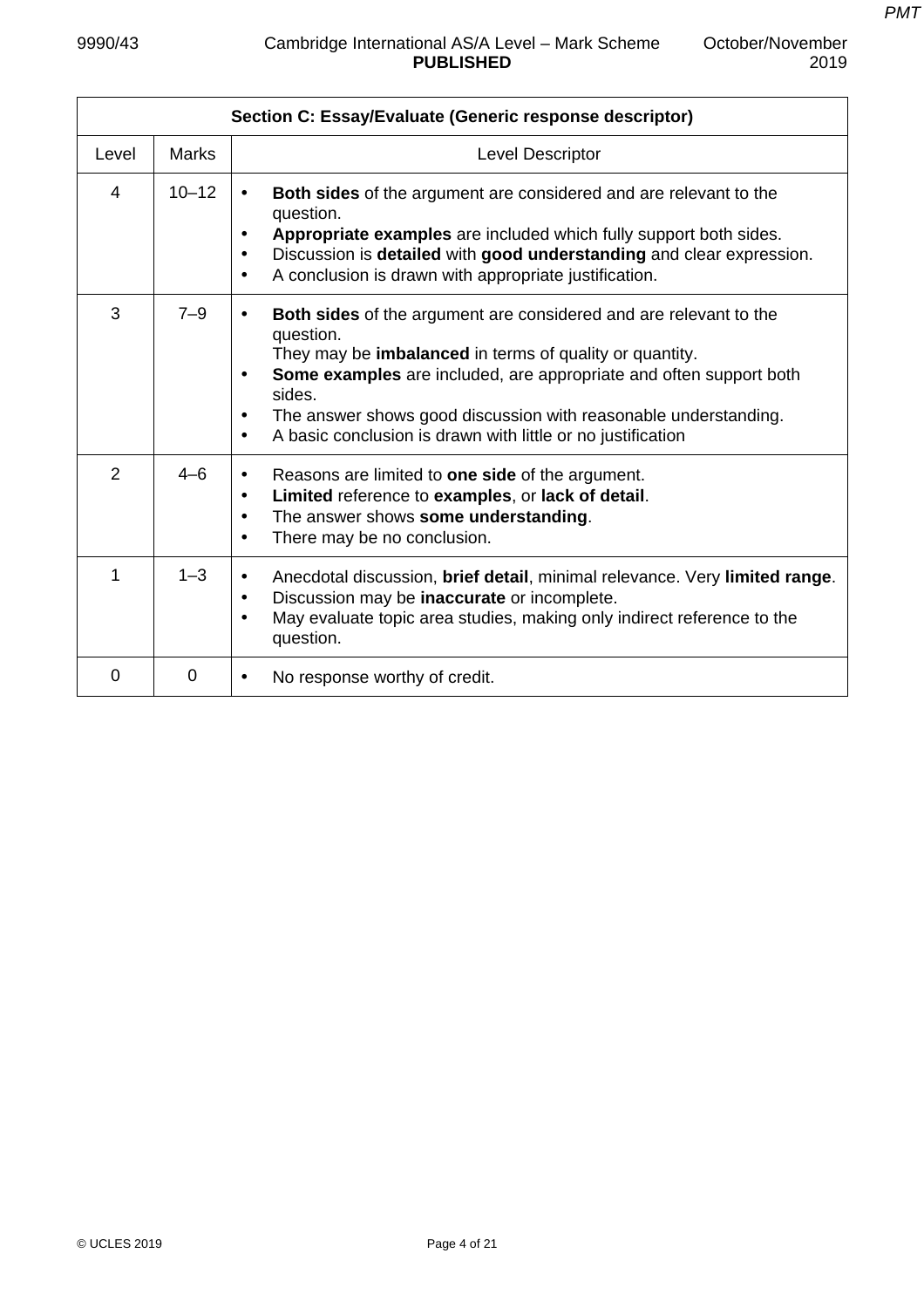$\mathbf{r}$ 

October/November

2019

h

|                | Section B: Design a study question part (a) (Generic response descriptor) |                                                                                                                                                                                                                                                                                                                                                                                                                                                                                                                                                                                                                                                                          |  |  |  |
|----------------|---------------------------------------------------------------------------|--------------------------------------------------------------------------------------------------------------------------------------------------------------------------------------------------------------------------------------------------------------------------------------------------------------------------------------------------------------------------------------------------------------------------------------------------------------------------------------------------------------------------------------------------------------------------------------------------------------------------------------------------------------------------|--|--|--|
| Level          | <b>Marks</b>                                                              | Level Descriptor                                                                                                                                                                                                                                                                                                                                                                                                                                                                                                                                                                                                                                                         |  |  |  |
| $\overline{4}$ | $9 - 10$                                                                  | The design is appropriate to the named investigation and is based on<br>$\bullet$<br>thorough psychological knowledge.<br>The design is accurate, coherent and detailed, and it tests the proposed<br>$\bullet$<br>investigation competently.<br>Four or five design features are included. The features are clearly applied<br>$\bullet$<br>to the design throughout the answer and the candidate clearly understands<br>the main features involved in designing an investigation.<br>The response has proposed an appropriate design, has applied a range of<br>$\bullet$<br>relevant methodological design features with competence and shown clear<br>understanding. |  |  |  |
| 3              | $7 - 8$                                                                   | The design is appropriate to the named investigation and is based on good<br>$\bullet$<br>psychological knowledge.<br>The design is accurate, coherent and detailed, and it tests the propose<br>$\bullet$<br>investigation competently.<br>Two or three design features are included. The features are applied to the<br>$\bullet$<br>design, are detailed and the candidate shows good understanding in<br>places.<br>The response has proposed an appropriate design, has applied some<br>$\bullet$<br>relevant methodological design features and has shown good<br>understanding.                                                                                   |  |  |  |
| $\overline{2}$ | $4 - 6$                                                                   | The design is mostly appropriate to the named investigation and is based<br>$\bullet$<br>on psychological knowledge.<br>Two or three design features are included. The features are often applied<br>$\bullet$<br>to the design with some detail and the candidate shows good<br>understanding in places.<br>The design is mostly accurate, coherent and detailed in places and it tests<br>$\bullet$<br>the proposed investigation.<br>Design features are limited in their understanding.<br>$\bullet$                                                                                                                                                                 |  |  |  |
| 1              | $1 - 3$                                                                   | The design may not be appropriate to the named investigation and use of<br>terminology is sparse or absent. Basic psychological understanding is<br>shown.<br>The design lacks coherence and is limited in understanding.<br>$\bullet$<br>One or two appropriate design features are identified but incorrectly<br>$\bullet$<br>applied.<br>The response lacks detail.                                                                                                                                                                                                                                                                                                   |  |  |  |
| 0              | 0                                                                         | No response worthy of credit. The candidate describes the study listed on<br>the syllabus.                                                                                                                                                                                                                                                                                                                                                                                                                                                                                                                                                                               |  |  |  |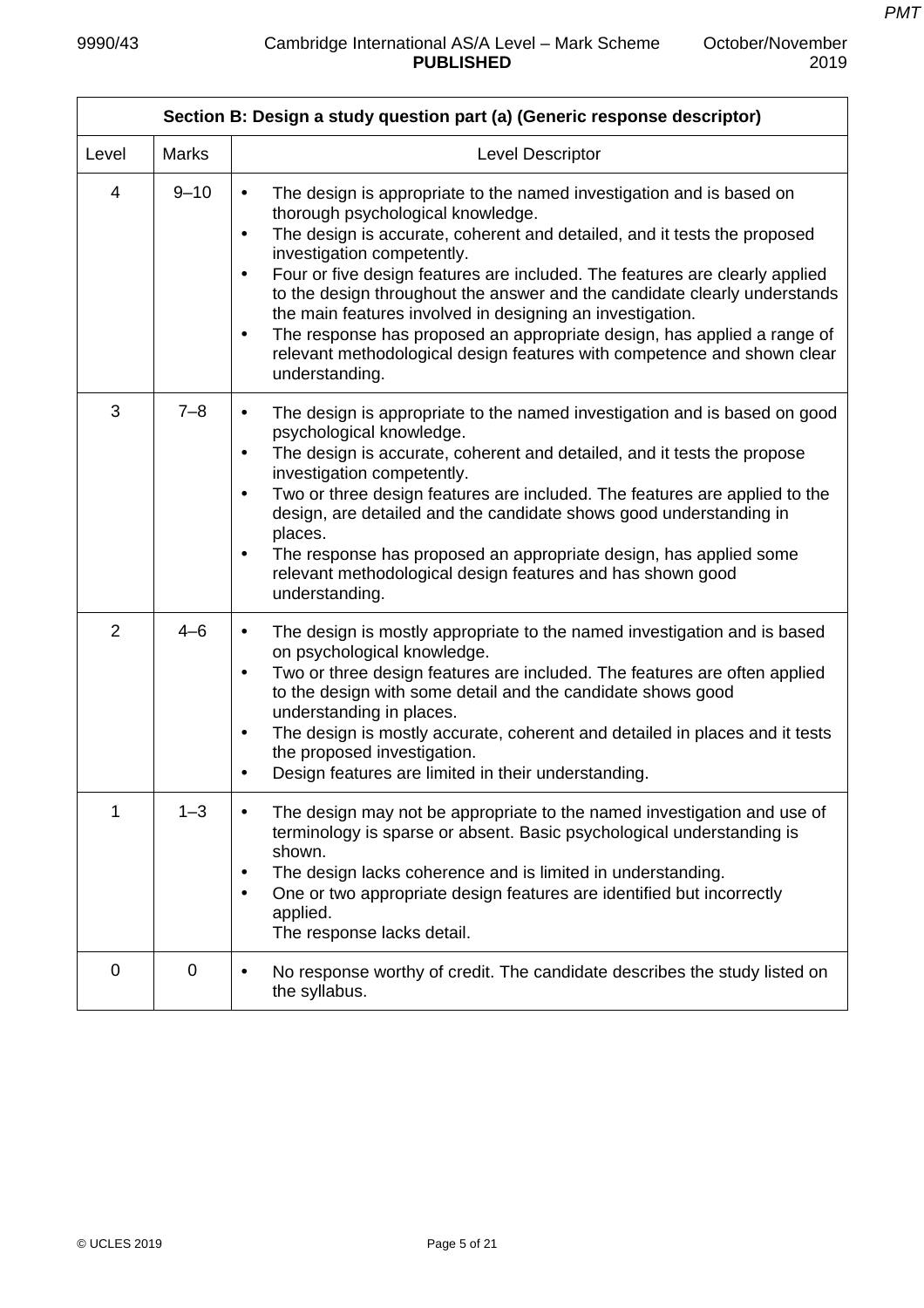| Section B: Explain a study question part (b) (Generic response descriptor) |              |                                                                                                                                                                                                                                                                                                                                                                                                                                                                                                                                                                                                                                                                                                             |  |
|----------------------------------------------------------------------------|--------------|-------------------------------------------------------------------------------------------------------------------------------------------------------------------------------------------------------------------------------------------------------------------------------------------------------------------------------------------------------------------------------------------------------------------------------------------------------------------------------------------------------------------------------------------------------------------------------------------------------------------------------------------------------------------------------------------------------------|--|
| Level                                                                      | <b>Marks</b> | Level Descriptor                                                                                                                                                                                                                                                                                                                                                                                                                                                                                                                                                                                                                                                                                            |  |
| 3                                                                          | $6 - 8$      | Quality and depth of explanation is thorough.<br>$\bullet$<br>Description of knowledge is accurate, coherent and detailed.<br>$\bullet$<br>Use of terms is accurate and use of psychological terminology is<br>$\bullet$<br>comprehensive.<br>Understanding of methodology (such as elaboration, use of example,<br>$\bullet$<br>quality of description) is very good.<br>The design is effectively explained in relation to the topic area.<br>$\bullet$<br>There is a balance of methodology and topic area/relevant study<br>$\bullet$<br>knowledge.                                                                                                                                                     |  |
| $\overline{2}$                                                             | $4 - 5$      | Quality of explanation and depth of explanation is competent.<br>$\bullet$<br>Description of knowledge is mainly accurate, coherent and reasonably<br>$\bullet$<br>detailed.<br>Use of terms is mainly accurate and use of psychological terminology is<br>$\bullet$<br>competent.<br>Understanding of methodology (such as elaboration, use of example,<br>$\bullet$<br>quality of description) is good.<br>The design is adequately explained in relation to the topic area (knowledge<br>$\bullet$<br>related to design)<br>There is an imbalance of methodology and topic area/relevant study<br>$\bullet$<br>knowledge.<br>Max 5 marks if only methodological or psychological decisions.<br>$\bullet$ |  |
| 1                                                                          | $1 - 3$      | Quality of explanation and depth of explanation is basic.<br>$\bullet$<br>Description of knowledge is often accurate, generally coherent, but lacks<br>$\bullet$<br>detail.<br>Use of terms is basic and use of psychological terminology is adequate.<br>$\bullet$<br>Understanding of methodology (such as elaboration, use of example,<br>$\bullet$<br>quality of description) is limited.<br>The design is poorly explained in relation to the topic area (knowledge not<br>$\bullet$<br>related to design)<br>There is an imbalance of methodology and topic area/relevant study<br>٠<br>knowledge.                                                                                                    |  |
| $\mathbf 0$                                                                | $\mathbf 0$  | No response worthy of credit. The candidate describes the study listed on<br>$\bullet$<br>the syllabus.                                                                                                                                                                                                                                                                                                                                                                                                                                                                                                                                                                                                     |  |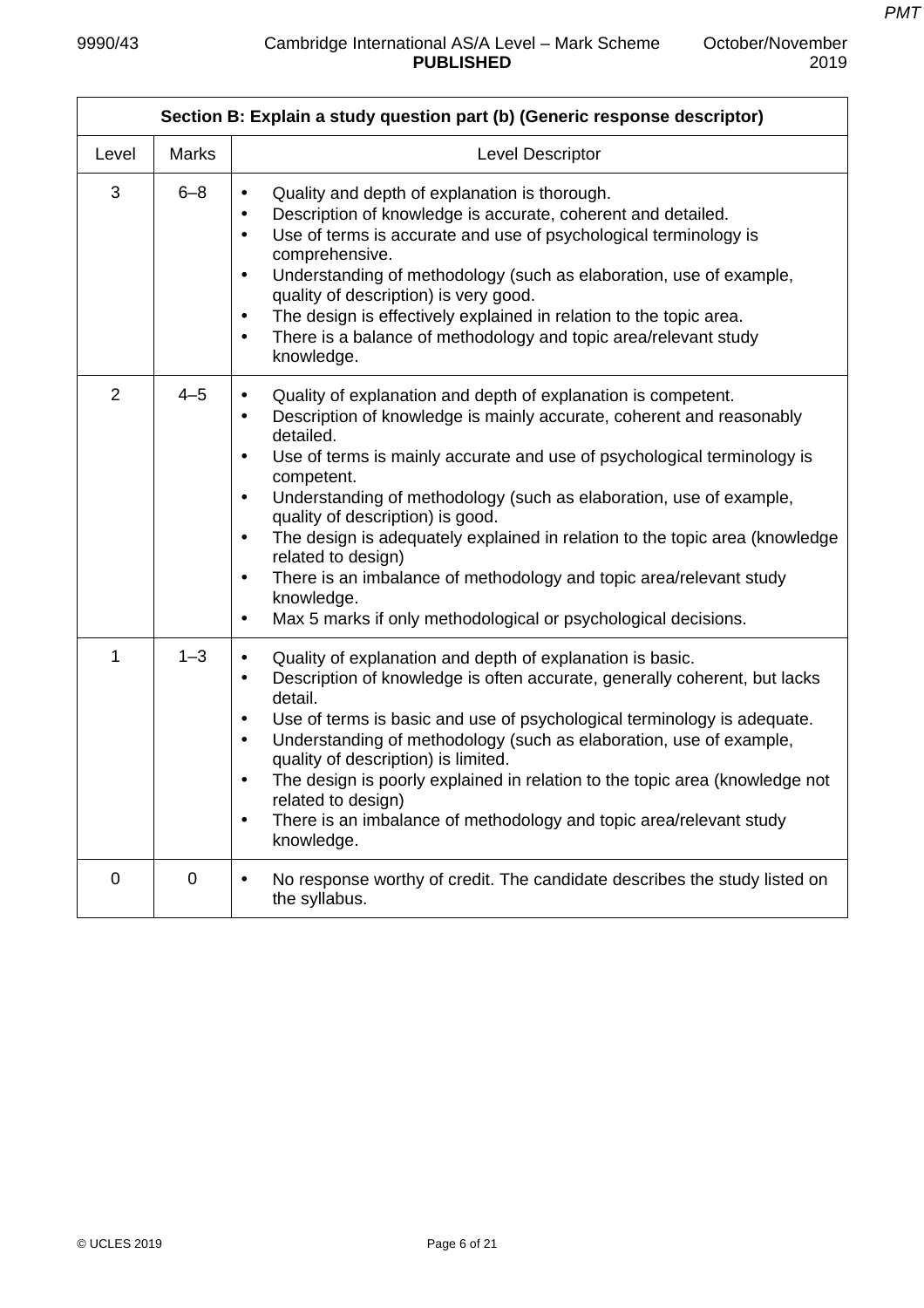### 9990/43 Cambridge International AS/A Level – Mark Scheme **PUBLISHED**

October/November

2019

ł

| Question | <b>Answer</b>                                                                                                                                                                                                                                                                                                                                                                                                                                                                                                                                                                                                                                                                                     | <b>Marks</b> |
|----------|---------------------------------------------------------------------------------------------------------------------------------------------------------------------------------------------------------------------------------------------------------------------------------------------------------------------------------------------------------------------------------------------------------------------------------------------------------------------------------------------------------------------------------------------------------------------------------------------------------------------------------------------------------------------------------------------------|--------------|
|          | Section A: Psychology and abnormality                                                                                                                                                                                                                                                                                                                                                                                                                                                                                                                                                                                                                                                             |              |
| 1        | A question from the Kleptomania Symptom Assessment Scale (K-SAS):<br>During the past WEEK, approximately how many hours (add up hours)<br>did you spend thinking about stealing? Please circle the appropriate<br>number.<br>1 hour or less<br>1 to 4 hours 4 to 10 hours over 10 hours<br>None:<br>ä<br>o<br>$\bar{2}$<br>1                                                                                                                                                                                                                                                                                                                                                                      |              |
| 1(a)     | Explain the characteristics of kleptomania.                                                                                                                                                                                                                                                                                                                                                                                                                                                                                                                                                                                                                                                       | $\mathbf{2}$ |
|          | <b>Most likely answer</b> (other appropriate responses to be credited):<br>Note: Question is characteristics (plural) so two different characteristics<br>needed.<br>not being able to resist the urge to collect or hoard things<br>$\bullet$<br>involves experiencing tension before the theft; feelings of pleasure,<br>$\bullet$<br>gratification, or relief when committing the theft<br>uncontrollable urge to steal (with example) = $1$ mark<br>$\bullet$<br>Marks: 1 mark for basic answer, e.g. identification. 1 mark for<br>elaboration/example.                                                                                                                                      |              |
| 1(b)     | Suggest two possible limitations of answers participants may give to the<br>question above.                                                                                                                                                                                                                                                                                                                                                                                                                                                                                                                                                                                                       | 4            |
|          | Most likely answer (other appropriate responses to be credited):<br>the question is ambiguous; 1 and 4 hours appear twice so which should a<br>$\bullet$<br>participant choose?<br>what constitutes 'thinking about stealing'? Vague thoughts or planning in<br>$\bullet$<br>detail something major?<br>Note: Answers which do not relate to 'the question above' 1 mark max<br>however detailed.<br>participants may give socially desirable answers either to hide their<br>٠<br>symptoms (for assessment) or to show their therapy is working<br>only quantitative data/no in-depth answers.<br>$\bullet$<br><b>Marks: 1 mark</b> for basic answer. 1 mark for elaboration/example. $\times 2$ |              |
| 1(c)(i)  | Suggest how the reliability of the K-SAS could be assessed.                                                                                                                                                                                                                                                                                                                                                                                                                                                                                                                                                                                                                                       | $\mathbf{2}$ |
|          | <b>Most likely answer</b> (other appropriate responses to be credited):<br>reliability: use test-retest (1 mark) give the same test to same person at a<br>٠<br>later date (+1 mark)<br>reliability: use split half<br>$\bullet$<br>Marks: 1 mark for basic answer. 1 mark for elaboration/example. 0 marks for<br>inter-rater reliability of scores/numbers.                                                                                                                                                                                                                                                                                                                                     |              |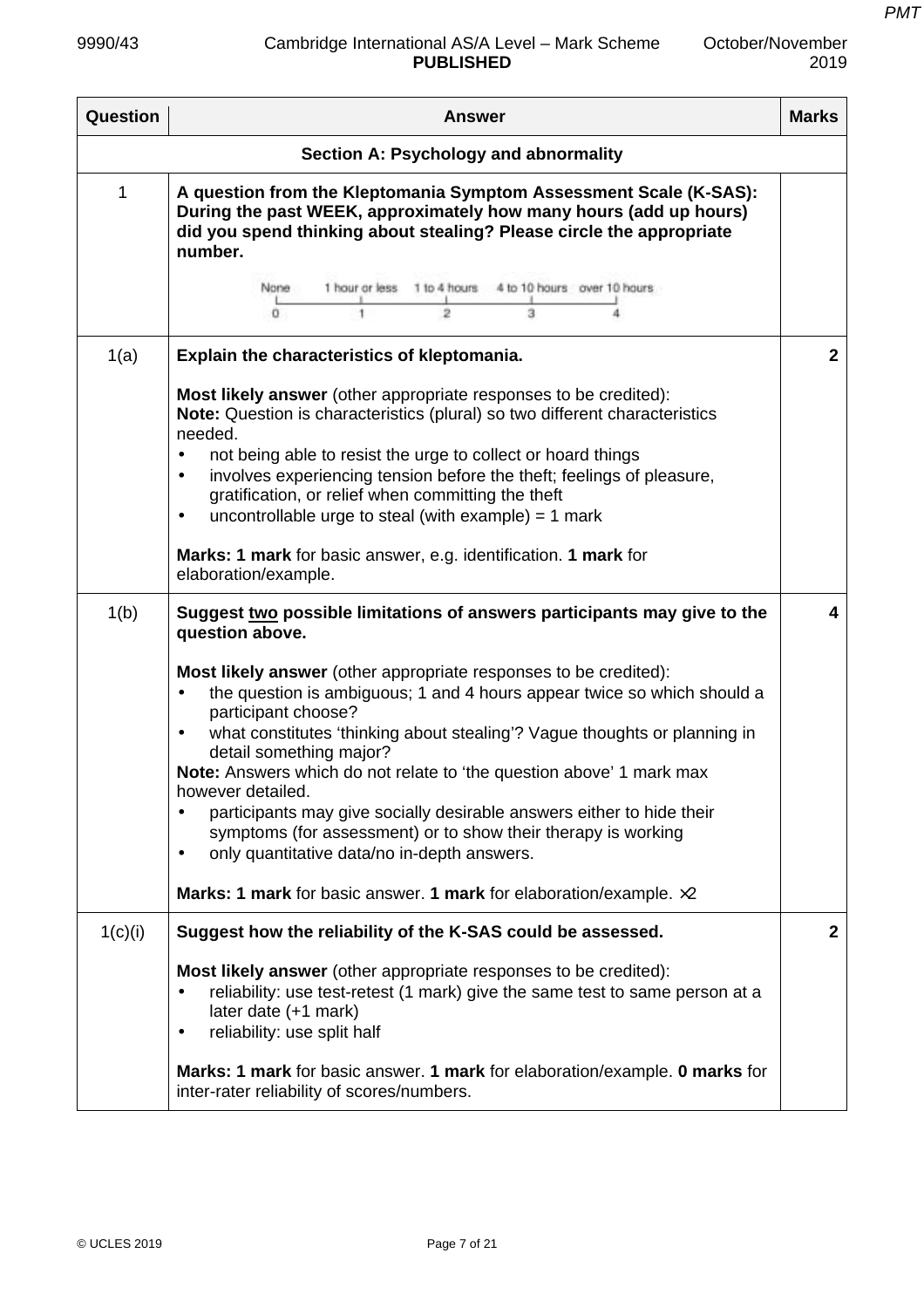| Question | <b>Answer</b>                                                                                                                                                                                                                                                                                                                                                                                                                                                                                                                                                                                                                                                                                                                                                                                                                                                                                        | <b>Marks</b> |
|----------|------------------------------------------------------------------------------------------------------------------------------------------------------------------------------------------------------------------------------------------------------------------------------------------------------------------------------------------------------------------------------------------------------------------------------------------------------------------------------------------------------------------------------------------------------------------------------------------------------------------------------------------------------------------------------------------------------------------------------------------------------------------------------------------------------------------------------------------------------------------------------------------------------|--------------|
| 1(c)(ii) | Suggest how the validity of the K-SAS could be assessed.                                                                                                                                                                                                                                                                                                                                                                                                                                                                                                                                                                                                                                                                                                                                                                                                                                             | $\mathbf{2}$ |
|          | Most likely answer (other appropriate responses to be credited):<br>validity: concurrent validity - compared with an alternative measure (e.g.<br><b>Global Assessment Functioning Scale)</b><br>face validity - it looks like it measures kleptomania<br>$\bullet$                                                                                                                                                                                                                                                                                                                                                                                                                                                                                                                                                                                                                                  |              |
|          | <b>Marks: 1 mark</b> for basic answer. 1 mark for elaboration/example. 0 marks for<br>ecological validity.                                                                                                                                                                                                                                                                                                                                                                                                                                                                                                                                                                                                                                                                                                                                                                                           |              |
| 1(d)     | Discuss the strengths and weaknesses of using self-report<br>questionnaires to measure kleptomania. You should include a<br>conclusion in your answer.                                                                                                                                                                                                                                                                                                                                                                                                                                                                                                                                                                                                                                                                                                                                               | 5            |
|          | Marks: Question requires discussion; always plural of each argument, and<br>always requires conclusion.<br>1 mark for each advantage/disadvantage (however detailed) and related to<br>the question up to 4 max. 2 marks max for two strengths/weaknesses<br>unrelated to the question. 1 mark for conclusion.                                                                                                                                                                                                                                                                                                                                                                                                                                                                                                                                                                                       |              |
|          | Most likely answer (other appropriate responses to be credited):<br><b>Strengths:</b><br>questionnaires using quantitative data provide the therapist with useful<br>information so they can assess the extent of the problem (1 mark). The<br>K-SAS question can show that a person may spend over 10 hours per<br>week thinking about stealing (+1 mark)<br>in general, asking people directly means that people are given the<br>$\bullet$<br>opportunity to express their feelings and explain their behaviour rather<br>than the researcher trying to work out reasons for their behaviour from<br>other methods. The K-SAS gives the therapist important information<br>relatively large numbers of participants can be done relatively easily.<br>$\bullet$<br>Questionnaires are easy to replicate<br>data can be quantitative, but may also be qualitative depending on type of<br>question |              |
|          | <b>Weaknesses:</b><br>some participants may provide socially desirable responses; not give<br>truthful answers; respond to demand characteristics<br>closed/fixed choice questions may force people into choosing answers<br>$\bullet$<br>that do not reflect their true opinion and therefore may lower the validity<br>researchers have to be careful about use of leading questions; it could<br>$\bullet$<br>affect the validity of the data collected<br><b>Conclusion:</b> any appropriate conclusion drawn from the discussion that has<br>been presented. 1 mark if appropriate. A conclusion is a 'decision reached by<br>reasoning' and so a summary of points already made scores 0 marks.                                                                                                                                                                                                |              |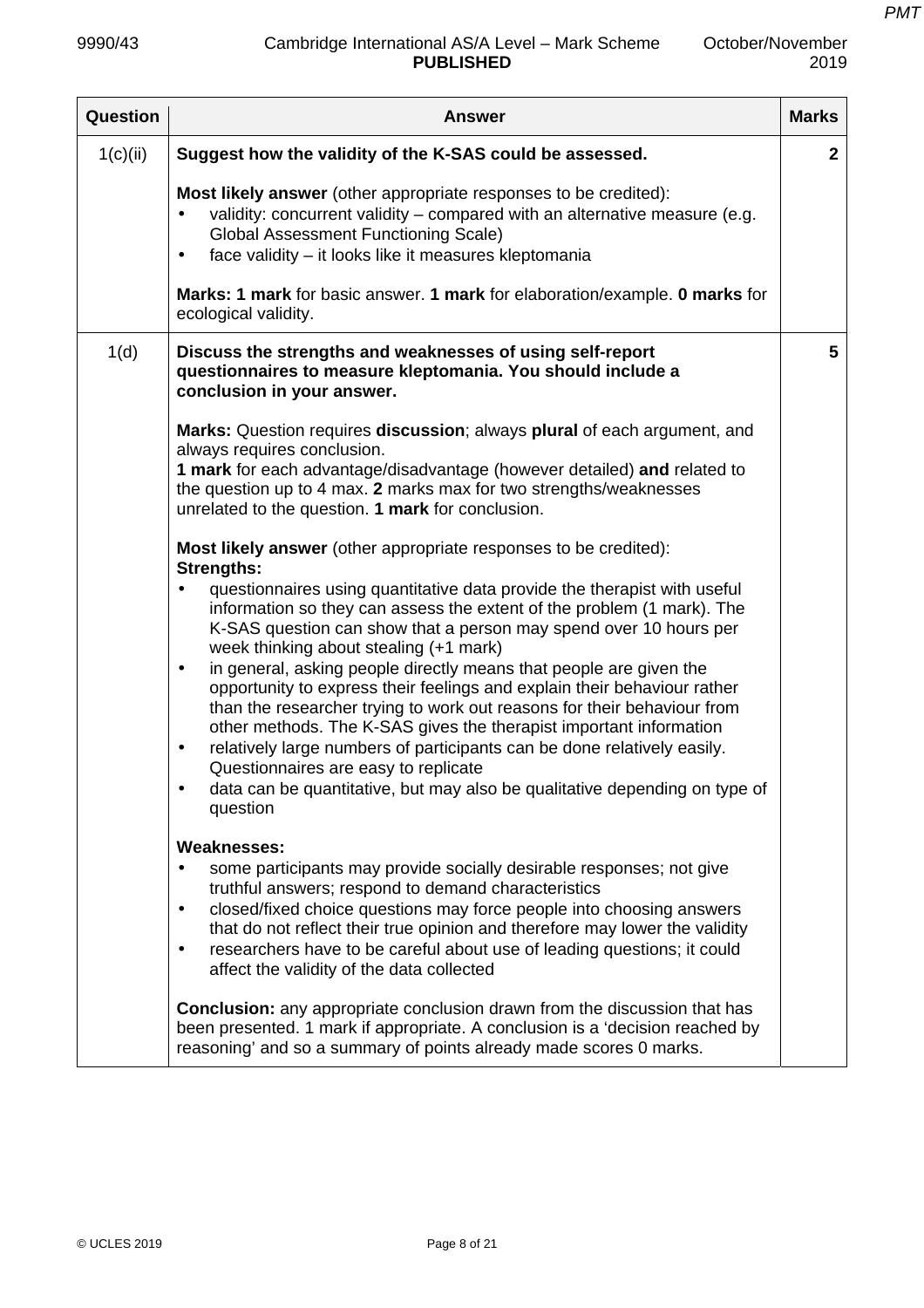| <b>Question</b> | <b>Answer</b>                                                                                                                                                                                                                                                                                                                                                                                                                                                                                                                                                                                                                                                                                                                                                                                                                                                                    | <b>Marks</b>            |
|-----------------|----------------------------------------------------------------------------------------------------------------------------------------------------------------------------------------------------------------------------------------------------------------------------------------------------------------------------------------------------------------------------------------------------------------------------------------------------------------------------------------------------------------------------------------------------------------------------------------------------------------------------------------------------------------------------------------------------------------------------------------------------------------------------------------------------------------------------------------------------------------------------------|-------------------------|
|                 | Section A: Psychology and consumer behaviour                                                                                                                                                                                                                                                                                                                                                                                                                                                                                                                                                                                                                                                                                                                                                                                                                                     |                         |
| $\overline{2}$  | In a study by Milgram et al. (1986), a stooge (confederate) intruded into a<br>line of people waiting in a queue. 'Hey buddy, we've been waiting. Get off<br>the line and go to the back!' was one of the verbal responses to the<br>intrusion.                                                                                                                                                                                                                                                                                                                                                                                                                                                                                                                                                                                                                                  |                         |
| 2(a)            | Outline the research method used in this study.                                                                                                                                                                                                                                                                                                                                                                                                                                                                                                                                                                                                                                                                                                                                                                                                                                  | $\overline{2}$          |
|                 | <b>Most likely answers:</b><br>Field experiment: conducted in different locations in New York city. Two<br>IVs: number of intruders (one or two), and number of buffers (zero, one, or<br>two) yielding a complete crossing of variables by level, resulting in six<br>experimental conditions. DVs: qualitative verbal comments and<br>quantitative behaviours (physical actions and non-verbal behaviours.<br>Observation: naturalistic, covert, participant, structured (qualitative verbal<br>$\bullet$<br>comments and quantitative behaviours (physical actions and non-verbal<br>behaviours).                                                                                                                                                                                                                                                                             |                         |
|                 | Marks: 1 mark for identification (2 marks if both identified). 1 mark for<br>elaboration/how used 'in this study'.                                                                                                                                                                                                                                                                                                                                                                                                                                                                                                                                                                                                                                                                                                                                                               |                         |
| 2(b)<br>2(c)    | Outline two features of a queue, according to Milgram.<br><b>Most likely answer:</b><br>Quote from study: the queue constitutes a small scale social system that<br>possesses three distinguishing features:<br>it regulates the sequence in which people gain access to goods or<br>services (first come first served)<br>the ordering (of people in a line) is given a distinctive spatial form<br>$\bullet$<br>maintenance of the line depends on a shared knowledge of the standards<br>$\bullet$<br>of behaviour appropriate to this situation (i.e. people have a script for<br>queuing)<br>Note: 0 marks for 'length/size'; people in a line, etc.<br>Marks: 1 mark for basic answer. 1 mark for elaboration/example. x2. Any<br>feature not above $= 0$ .<br>The behaviour of the people in the queue during the intrusion was<br>observed in three response categories. | $\overline{\mathbf{4}}$ |
| 2(c)(i)         | Identify the two response categories used, other than verbal objections.<br>Answer:<br>physical action<br>nonverbal objections<br>Marks: 1 mark for each correct identification. Allow 'physical<br>objections/aggression, etc.'                                                                                                                                                                                                                                                                                                                                                                                                                                                                                                                                                                                                                                                 | $\mathbf{2}$            |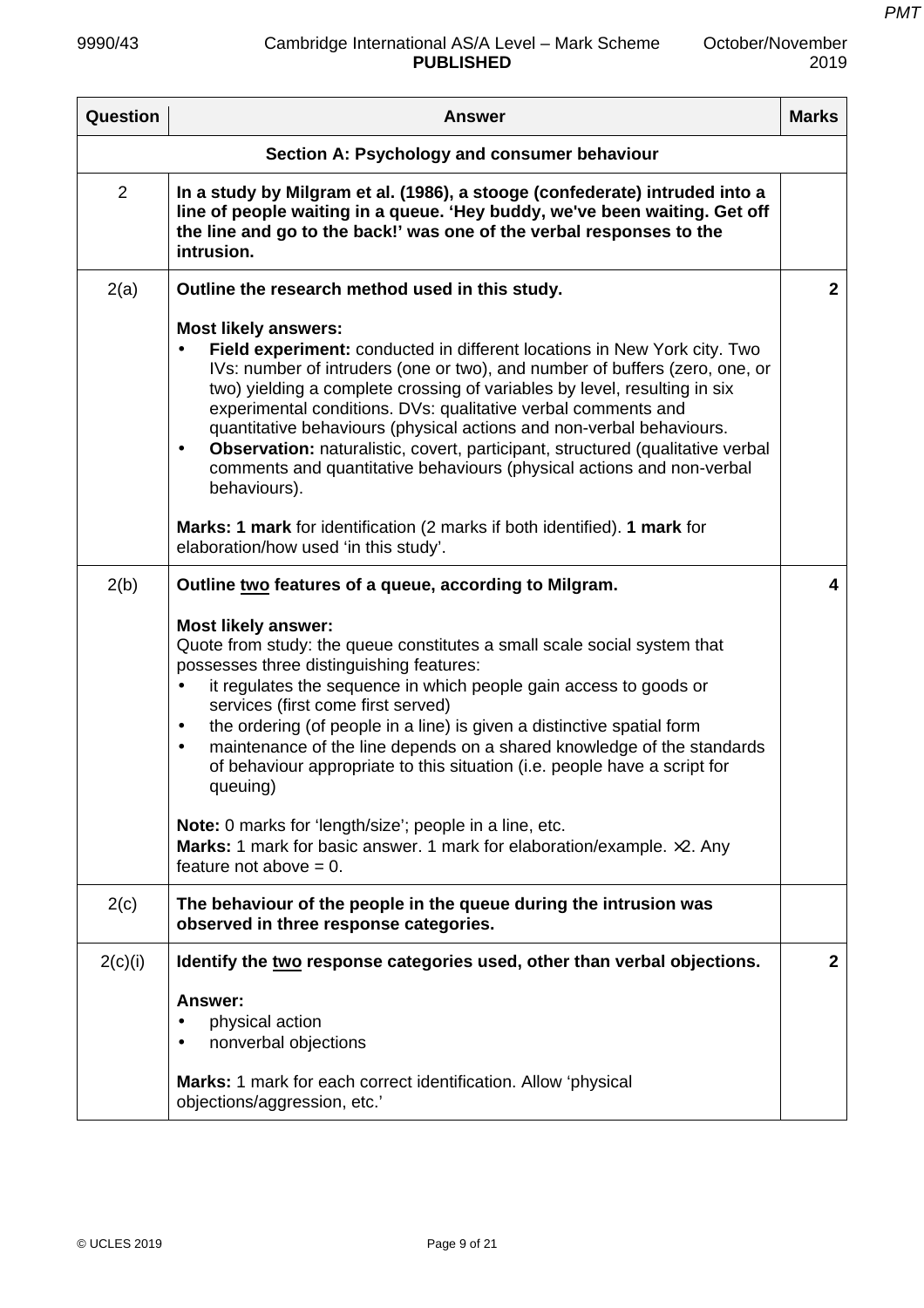| <b>PUBLISHED</b>                                                                                                                                                                                                                                                                                                                                                                                                                                                                                                                                                                                          | 2019                                                                                                                                                |
|-----------------------------------------------------------------------------------------------------------------------------------------------------------------------------------------------------------------------------------------------------------------------------------------------------------------------------------------------------------------------------------------------------------------------------------------------------------------------------------------------------------------------------------------------------------------------------------------------------------|-----------------------------------------------------------------------------------------------------------------------------------------------------|
| <b>Answer</b>                                                                                                                                                                                                                                                                                                                                                                                                                                                                                                                                                                                             | <b>Marks</b>                                                                                                                                        |
| Give one example of an observed response from each of the two<br>categories you have identified in (c)(i).                                                                                                                                                                                                                                                                                                                                                                                                                                                                                                | $\mathbf{2}$                                                                                                                                        |
| <b>Most likely answer:</b><br>physical action. laying on of hands; tugging at the sleeve; tapping the<br>shoulder of the intruder; pushing the intruder firmly out of the line<br>nonverbal objections. dirty looks; hostile stares; (similar words) gestures<br>$\bullet$<br>to the intruder to get to end of the line                                                                                                                                                                                                                                                                                   |                                                                                                                                                     |
| Note: no other response is creditworthy; these are the examples listed in the<br>study. Allow similar terms, e.g. 'disgust facially'.<br>Marks: 1 mark for each correct example. 0 marks for any example not above.                                                                                                                                                                                                                                                                                                                                                                                       |                                                                                                                                                     |
| Discuss the advantages and disadvantages of using a stooge<br>(confederate) in studies of consumer behaviour. You should include a<br>conclusion in your answer.                                                                                                                                                                                                                                                                                                                                                                                                                                          | 5                                                                                                                                                   |
| <b>Marks:</b> Question requires <b>discussion</b> ; always <b>plural</b> of each argument, and<br>always requires conclusion.<br>1 mark for each advantage/disadvantage (however detailed) and related to<br>the question up to 4 max. 2 marks max for two strengths/weaknesses<br>unrelated to the question. 1 mark for conclusion.                                                                                                                                                                                                                                                                      |                                                                                                                                                     |
| <b>Most likely answer</b> (other appropriate responses to be credited):<br><b>Strengths:</b><br>people behave naturally because they believe that the stooge is just<br>another participant (1 mark). In this study the participants thought the<br>stooge intruding into the line was another member of the public (1 mark)<br>a stooge keeps participants naïve about the nature of the study<br>$\bullet$<br>a stooge may be used as a model to suggest to participants how to<br>behave<br>use of a stooge may prevent demand characteristics<br>$\bullet$<br>a stooge may standardise a procedure    |                                                                                                                                                     |
| <b>Weaknesses:</b><br>partcipants are deceived (no informed consent to participate in a study)<br>and this is unethical<br>participants may not behave naturally because of the influence of the<br>$\bullet$<br>stooge<br>a stooge may bias results because of their appearance, their manner, or<br>$\bullet$<br>because of some other feature<br>the stooge may not be good at acting out an experimenters' instructions<br>a stooge may be instructed to act in ways in which people would not<br>normally behave<br><b>Conclusion:</b> any appropriate conclusion drawn from the discussion that has |                                                                                                                                                     |
|                                                                                                                                                                                                                                                                                                                                                                                                                                                                                                                                                                                                           | been presented. 1 mark if appropriate. A conclusion is a 'decision reached by<br>reasoning' and so a summary of points already made scores 0 marks. |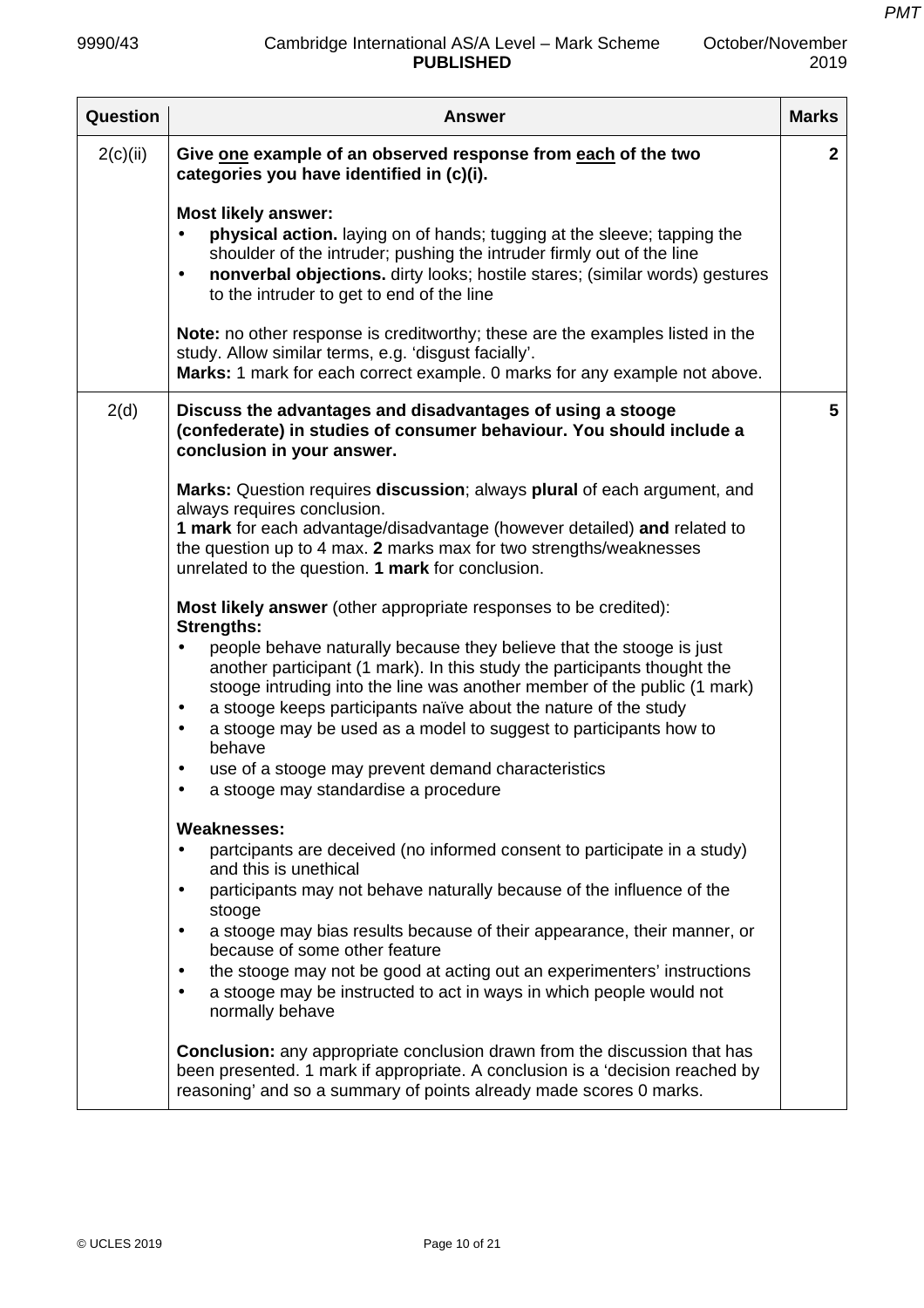$\mathsf{r}$ 

| October/November |
|------------------|
| 2019             |

| Question | <b>Answer</b>                                                                                                                                                                                                                                                                                                                                                                                                                                                                   | <b>Marks</b>   |
|----------|---------------------------------------------------------------------------------------------------------------------------------------------------------------------------------------------------------------------------------------------------------------------------------------------------------------------------------------------------------------------------------------------------------------------------------------------------------------------------------|----------------|
|          | Section A: Stimulus question psychology and health                                                                                                                                                                                                                                                                                                                                                                                                                              |                |
| 3        | Newspaper headline: Imagine a pleasant scene that makes you smile.<br>According to psychologist Linda Bridge, the stress of patients suffering<br>from breast cancer can be reduced if they are taught to imagine a<br>pleasant scene while they are relaxing. Bridge et al. (1988) found that<br>after six weeks of using 'imagery plus relaxation', patients felt much<br>better than those who had just relaxed or those who had no stress relief<br>intervention.           |                |
| 3(a)     | Explain what is meant by the term 'imagery'.                                                                                                                                                                                                                                                                                                                                                                                                                                    | $\overline{2}$ |
|          | <b>Most likely answer</b> (other appropriate responses to be credited):<br>an image or picture a person has in their mind (1 mark) about an object,<br>$\bullet$<br>event or particularly a scene which is pleasant, relaxing and brings<br>happiness/a smile to the person imagining the scene (+1 mark)                                                                                                                                                                       |                |
|          | Marks: 1 mark for basic answer e.g. identification. 1 mark for<br>elaboration/example.                                                                                                                                                                                                                                                                                                                                                                                          |                |
| 3(b)     | Outline two reasons why imagery was successful, according to Bridge et<br>al. (1988).                                                                                                                                                                                                                                                                                                                                                                                           | 4              |
|          | <b>Most likely answer:</b><br>the simplicity of the imagery, suggesting a peaceful, pleasant scene of the<br>$\bullet$<br>patient's choice, meant that it was within everyone's grasp<br>often the image made the patient smile, at a time when smiles were<br>$\bullet$<br>perhaps few and far between<br>the pleasant scene could be recalled easily at any time, and the<br>$\bullet$<br>researchers emphasised that it was a resource which every person had<br>within them |                |
|          | Marks: 1 mark for basic answer (apply anywhere). 1 mark for<br>elaboration/example (without needing help). ×2<br><b>0 marks</b> Any reason not Bridge et al. <b>0 Marks</b> for describing the findings.                                                                                                                                                                                                                                                                        |                |
| 3(c)(i)  | Explain what experimental design was used in the study by Bridge et al.<br>(1988).                                                                                                                                                                                                                                                                                                                                                                                              | $\mathbf{2}$   |
|          | <b>Most likely answer:</b><br>The design was independent measures (1 mark) – different women did<br>the three conditions: relaxation only, relaxation plus imagery, and control<br>(+1 mark) – one set of patients do one condition and another set do a<br>different condition (+1 mark)                                                                                                                                                                                       |                |
|          | Marks: 1 mark basic answer (identification), 2 marks detailed<br>answer/elaboration or use of example.                                                                                                                                                                                                                                                                                                                                                                          |                |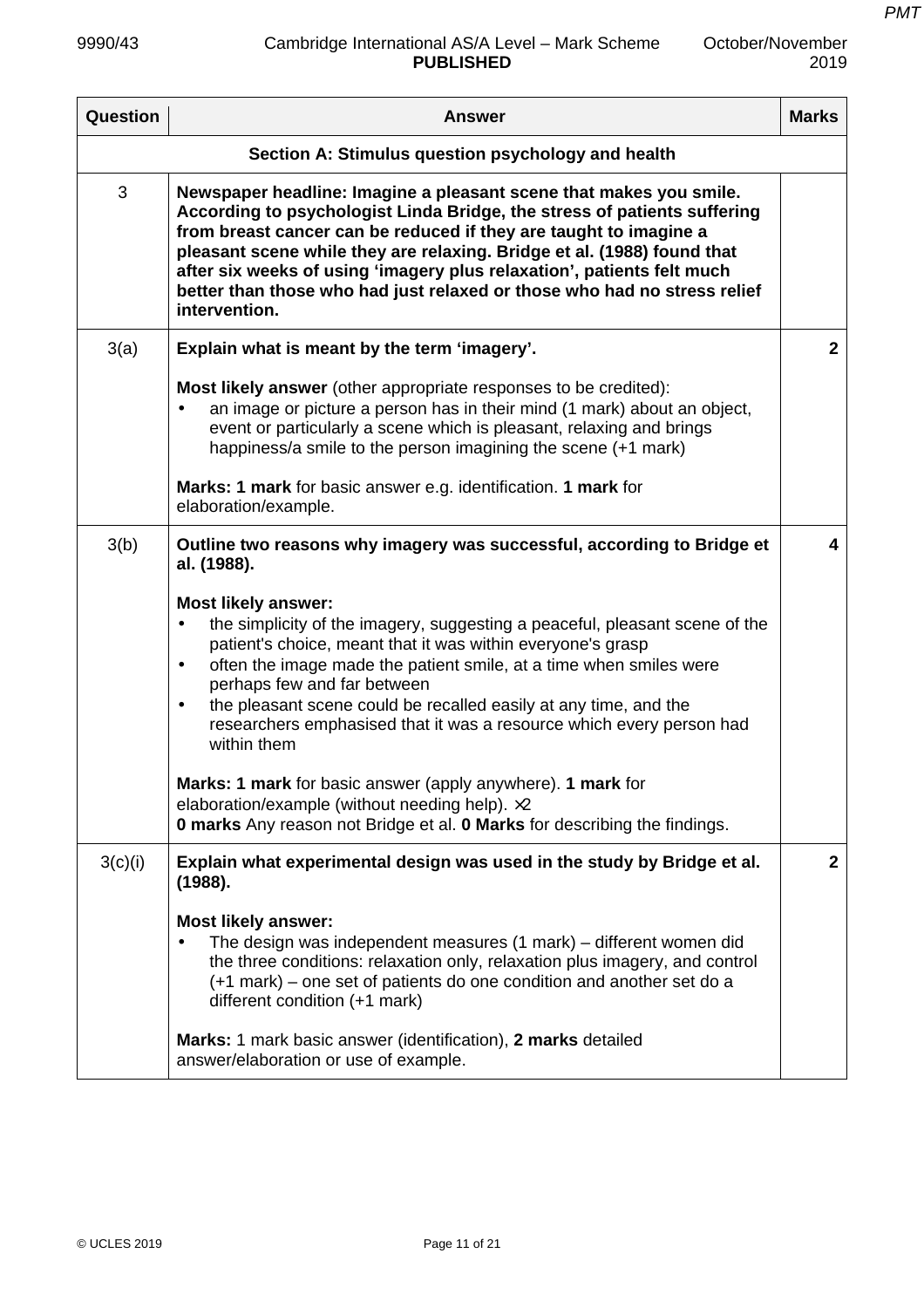| Question | <b>Answer</b>                                                                                                                                                                                                                                                                                                                                                                                                                                                             | <b>Marks</b> |
|----------|---------------------------------------------------------------------------------------------------------------------------------------------------------------------------------------------------------------------------------------------------------------------------------------------------------------------------------------------------------------------------------------------------------------------------------------------------------------------------|--------------|
| 3(c)(ii) | Outline one disadvantage of this design.                                                                                                                                                                                                                                                                                                                                                                                                                                  | $\mathbf{2}$ |
|          | Most likely answer (other appropriate responses to be credited):<br>individual differences between participants are not controlled<br>for example: Twenty five women had received adjuvant chemotherapy at<br>$\bullet$<br>the time of or after operation before being recruited to the study. Their<br>initial scores on the profile of mood states and Leeds general scales were<br>compared with the scores of the 114 women who did not have adjuvant<br>chemotherapy |              |
|          | Marks: 1 mark basic answer, 2 marks detailed answer/elaboration or use of<br>example.                                                                                                                                                                                                                                                                                                                                                                                     |              |
| 3(d)     | Discuss the evidence suggesting that using longitudinal studies to<br>gather data on people who are ill, is useful. You should consider both<br>sides of the argument and include a conclusion in your answer.                                                                                                                                                                                                                                                            | 5            |
|          | Marks: Question requires discussion; always plural of each argument, and<br>always requires conclusion.<br>1 mark for each advantage/disadvantage (however detailed) and related to<br>the question up to 4 max. 2 marks max for two strengths/weaknesses<br>unrelated to the question. 1 mark for conclusion.<br>Note: no credit for references to individuals. Longitudinal can be many. Points<br>can be isolated and credited.                                        |              |
|          | <b>Most likely answer</b> (other appropriate responses to be credited):<br><b>Advantages:</b><br>it determines change or stability of illness over time<br>$\bullet$<br>it tracks the development of the same individual, so many factors remain<br>$\bullet$<br>constant<br>measures can be repeated and so have reliability<br>$\bullet$                                                                                                                                |              |
|          | Disadvantages:<br>attrition: participants drop out; can't be contacted<br>$\bullet$<br>once a study has started the main variables cannot be changed, even<br>$\bullet$<br>though something new may be more relevant<br>unforseen variables may occur; becoming seriously ill may change beliefs<br>$\bullet$<br>significantly as might making a full recovery                                                                                                            |              |
|          | <b>Note:</b> no credit for 'timeconsuming' Question is about people who are ill, not<br>participants in experiments.                                                                                                                                                                                                                                                                                                                                                      |              |
|          | <b>Conclusion:</b> any appropriate conclusion drawn from the discussion that has<br>been presented. 1 mark if appropriate. A conclusion is a 'decision reached by<br>reasoning' and so a summary of points already made scores 0 marks.                                                                                                                                                                                                                                   |              |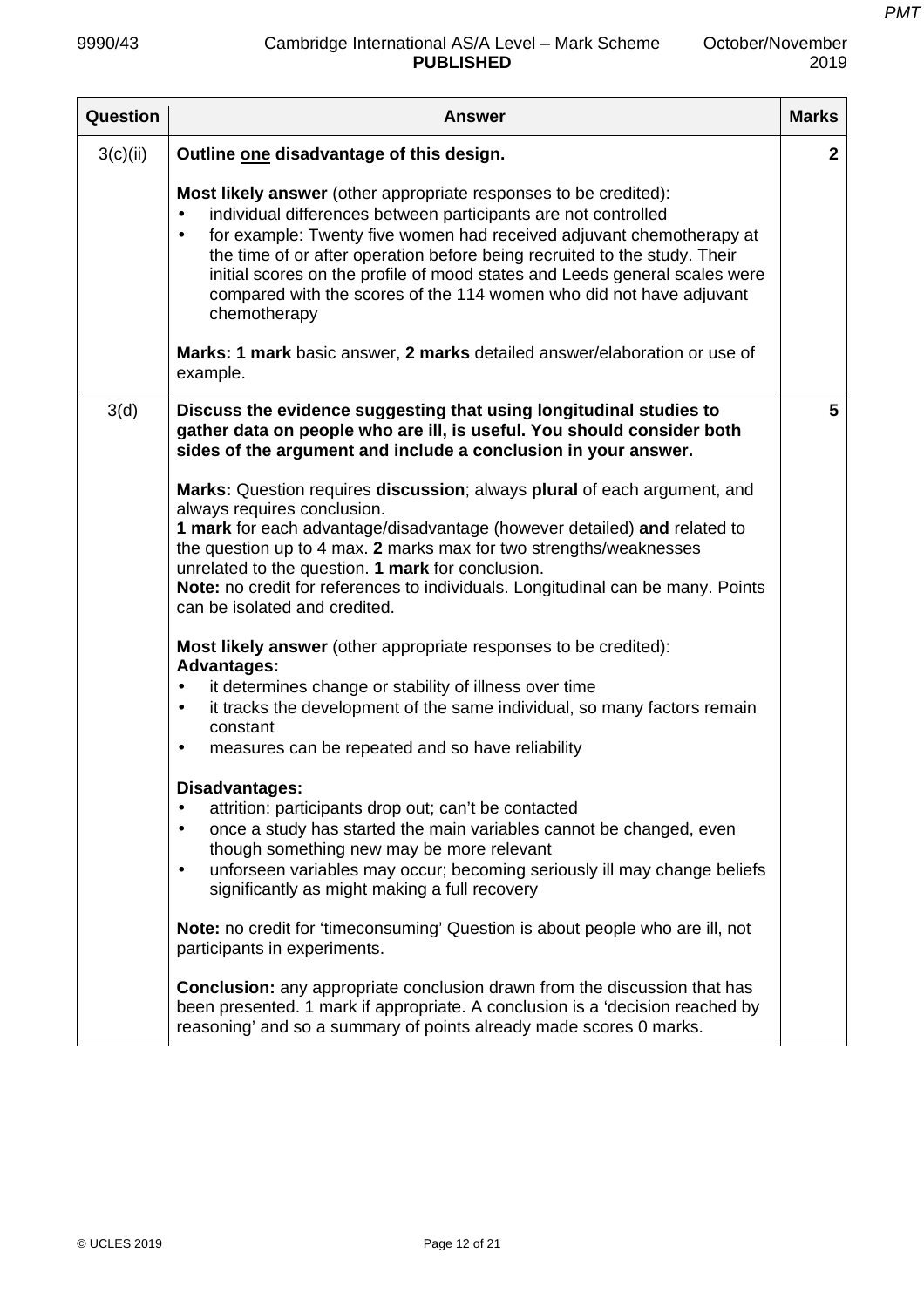### 9990/43 Cambridge International AS/A Level – Mark Scheme **PUBLISHED**

*PMT*

| <b>Question</b>                                | <b>Answer</b>                                                                                                                                                                                                                                                                                                                                                                                                                                                                                                                                          | <b>Marks</b>   |
|------------------------------------------------|--------------------------------------------------------------------------------------------------------------------------------------------------------------------------------------------------------------------------------------------------------------------------------------------------------------------------------------------------------------------------------------------------------------------------------------------------------------------------------------------------------------------------------------------------------|----------------|
| <b>Section A: Psychology and organisations</b> |                                                                                                                                                                                                                                                                                                                                                                                                                                                                                                                                                        |                |
| 4                                              | There are five job facets in the job descriptive index (JDI) (Smith et al.,<br>1969).<br>One question from the JDI asks about the co-worker facet:<br>Think of the majority of people with whom you work or meet in<br>connection with your work.<br>How well does each of the following words or phrases describe these<br>people?<br>Stimulating __ Intelligent __ Frustrating __ Stubborn<br>'Y' for 'Yes' if it describes the people with whom you work<br>'N' for 'No' if it does not describe them<br>'?' for 'do not know' if you cannot decide |                |
| 4(a)                                           | Explain how the JDI is scored.<br>Most likely answer (other appropriate responses to be credited):                                                                                                                                                                                                                                                                                                                                                                                                                                                     | $\overline{2}$ |
|                                                | Each word is either positive or negative. Each item is rated using a 'yes', 'no'<br>and '?' (don't know) scale. Positively worded items are scored 3, 1, and 0, (for<br>Y, ?, and N) and negatively worded items are scored 0, 1, and 3). Scores<br>obtained for each of the five dimensions.                                                                                                                                                                                                                                                          |                |
|                                                | Marks: 1 mark for each feature from the list above (to 2 max)                                                                                                                                                                                                                                                                                                                                                                                                                                                                                          |                |
| 4(b)                                           | Give two ways in which job satisfaction can be measured using<br>questionnaires, other than the JDI.<br>Most likely answer (other appropriate responses to be credited):                                                                                                                                                                                                                                                                                                                                                                               | 4              |
|                                                | Minnesota Satisfaction Questionnaire MSQ (Weiss et al., 1967) Long<br>form: 20 aspects with 100 questions using a 5-point scale ranging from<br>very satisfied to very dissatisfied. Short form also used<br>Quality of working life (QWL) questionnaire (Walton, 1974) includes 8<br>conditions of employment, 35 questions using a five-point scale: very<br>dissatisfied > very satisfied                                                                                                                                                           |                |
|                                                | <b>Marks: 1 mark</b> for identification. 1 mark for elaboration/example. $\times 2$ .<br><b>0 marks</b> for anecdotal answers.                                                                                                                                                                                                                                                                                                                                                                                                                         |                |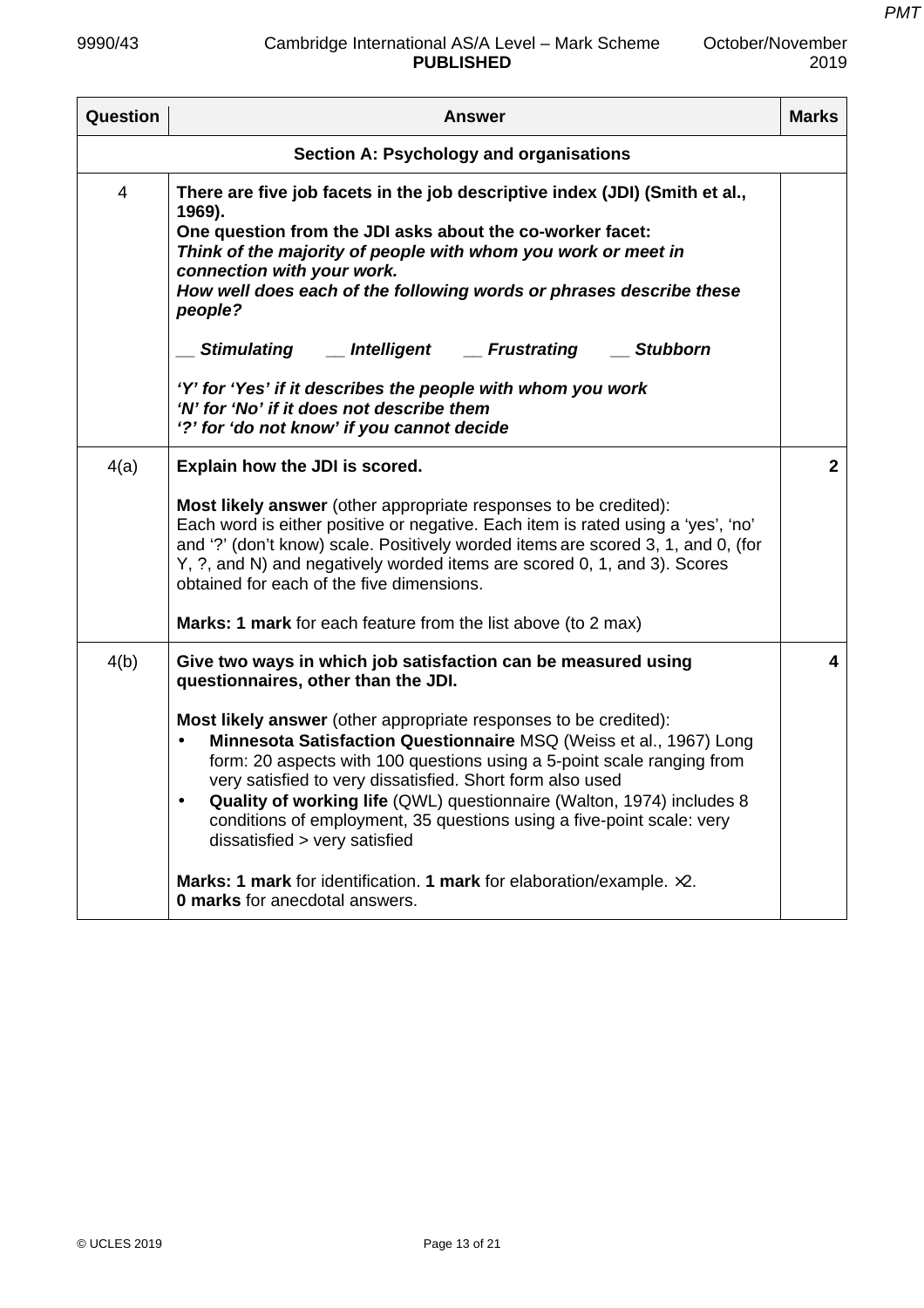| <b>Question</b> | <b>Answer</b>                                                                                                                                                                                                                                                                                                                                                                                                                                                                                                                                                                                                                                                                                                                                                                                                              | <b>Marks</b> |
|-----------------|----------------------------------------------------------------------------------------------------------------------------------------------------------------------------------------------------------------------------------------------------------------------------------------------------------------------------------------------------------------------------------------------------------------------------------------------------------------------------------------------------------------------------------------------------------------------------------------------------------------------------------------------------------------------------------------------------------------------------------------------------------------------------------------------------------------------------|--------------|
| 4(c)            | Outline two job facets measured by the JDI, other than the co-worker<br>facet.                                                                                                                                                                                                                                                                                                                                                                                                                                                                                                                                                                                                                                                                                                                                             | 4            |
|                 | <b>Most likely answers</b><br>Pay: Think of the pay you get now. How well does each of the following<br>$\bullet$<br>words or phrases describe your present pay? Words, e.g. well paid; bad<br><b>Supervision:</b> Think of the kind of supervision that you get on your job.<br>$\bullet$<br>How well does each of the following words or phrases describe this?<br>Words, e.g. supportive; unkind<br>The work itself: Think of the work you do at present. How well does each<br>$\bullet$<br>of the following words or phrases describe your work? Words, e.g.<br>fascinating; routine<br>Opportunities for promotion: Think of the opportunities for promotion<br>$\bullet$<br>that you have now. How well does each of the following words or phrases<br>describe these? Words, e.g. regular promotions; very limited |              |
|                 | Note: Co-workers/people on your current job scores no marks as it is in the<br>question stem.<br>Note: 1 mark max for answers using similar terms and serendipitously<br>answering the question correctly, e.g. rewards/salary.<br>Marks: 1 mark for identification. 1 mark for elaboration/example. x2.                                                                                                                                                                                                                                                                                                                                                                                                                                                                                                                   |              |
| 4(d)            | Discuss the advantages and disadvantages of measuring job satisfaction<br>using a 'yes/no/do not know' scale. You should include a conclusion in<br>your answer.                                                                                                                                                                                                                                                                                                                                                                                                                                                                                                                                                                                                                                                           | 5            |
|                 | Marks: Question requires discussion; always plural of each argument, and<br>always requires conclusion.<br>1 mark for each advantage/disadvantage (however detailed) and related to<br>the question up to 4 max. 2 marks max for two strengths/weaknesses<br>unrelated to the question. 1 mark for conclusion.                                                                                                                                                                                                                                                                                                                                                                                                                                                                                                             |              |
|                 | Most likely answer (other appropriate responses to be credited):<br>Advantage:                                                                                                                                                                                                                                                                                                                                                                                                                                                                                                                                                                                                                                                                                                                                             |              |
|                 | clear and unambiguous way to answer. No confusing scale, no<br>$\bullet$<br>misinterpretation<br>provides quantitative data<br>$\bullet$                                                                                                                                                                                                                                                                                                                                                                                                                                                                                                                                                                                                                                                                                   |              |
|                 | results in data that can be used for statistical analysis and comparisons                                                                                                                                                                                                                                                                                                                                                                                                                                                                                                                                                                                                                                                                                                                                                  |              |
|                 | Disadvantage:<br>perhaps too simple – not even variants of 'strongly' or 'slightly' just<br>$\bullet$<br>yes/no/don't know<br>no explanation for reason for answer<br>may result in ceiling effects (e.g. many 'yesses')<br>$\bullet$                                                                                                                                                                                                                                                                                                                                                                                                                                                                                                                                                                                      |              |
|                 | <b>Conclusion:</b> any appropriate conclusion drawn from the discussion that has<br>been presented. 1 mark if appropriate. A conclusion is a 'decision reached by<br>reasoning' and so a summary of points already made scores 0 marks.                                                                                                                                                                                                                                                                                                                                                                                                                                                                                                                                                                                    |              |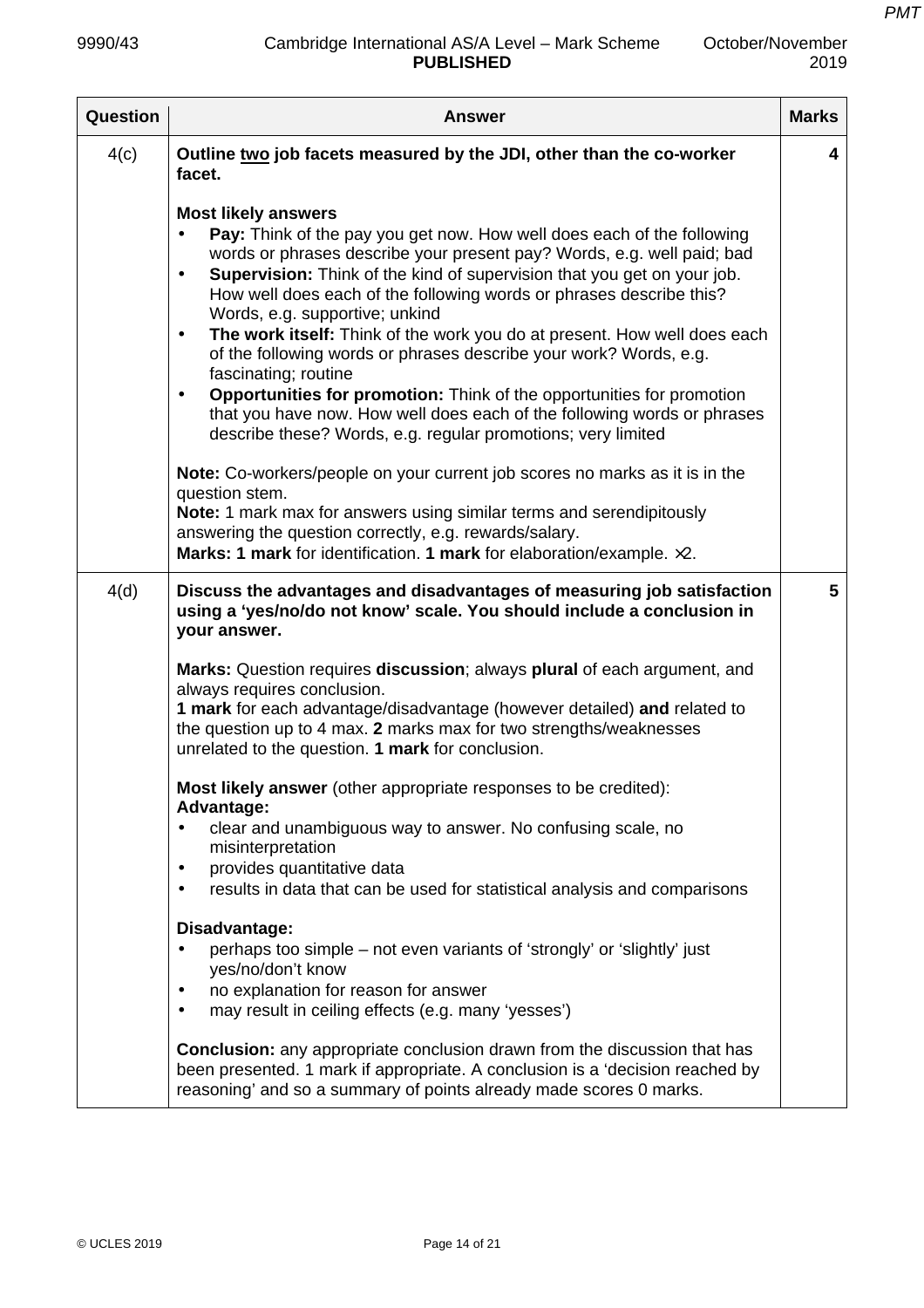# **Section B: Design Question**

| <b>Question</b> | <b>Answer</b>                                                                                                                                                                                                                                                                                                                                                                                                                                                                                                                                                                                                                                                                                                                                                                                                                                                                                         | <b>Marks</b> |
|-----------------|-------------------------------------------------------------------------------------------------------------------------------------------------------------------------------------------------------------------------------------------------------------------------------------------------------------------------------------------------------------------------------------------------------------------------------------------------------------------------------------------------------------------------------------------------------------------------------------------------------------------------------------------------------------------------------------------------------------------------------------------------------------------------------------------------------------------------------------------------------------------------------------------------------|--------------|
| 5(a)            | Design a study using an observation to investigate whether a person<br>has generalised anxiety disorder.                                                                                                                                                                                                                                                                                                                                                                                                                                                                                                                                                                                                                                                                                                                                                                                              | 10           |
|                 | Marks: use generic levels of response Design a study question part (a).<br>Additional: Candidates should design the study showing evidence of design<br>features appropriate to the named method. The named method: observation.<br>Specific features: Observations: type, setting, response categories,<br>sampling frame, number of observers.<br>General features of research methodology: sampling technique and<br>sample, type of data, ethics, reliability, validity, data analysis.                                                                                                                                                                                                                                                                                                                                                                                                           |              |
| 5(b)            | Explain the psychological and methodological evidence on which your<br>study is based.                                                                                                                                                                                                                                                                                                                                                                                                                                                                                                                                                                                                                                                                                                                                                                                                                | 8            |
|                 | <b>Marks:</b> use generic levels of response 'Design a study' question part (b).<br>Note: If only methodological or psychological explanation is provided max 5<br>marks                                                                                                                                                                                                                                                                                                                                                                                                                                                                                                                                                                                                                                                                                                                              |              |
|                 | Candidates are expected to explain the reasons for the suggested design in<br>part (a). Explanation should be both psychological and methodological.<br>Psychological to include appropriate theory or research.<br>Additional: candidates are expected to justify their decisions or evidence<br>presented regarding the design made in answer to question part (a).                                                                                                                                                                                                                                                                                                                                                                                                                                                                                                                                 |              |
|                 | <b>Syllabus:</b> measures: characteristics of generalised anxiety and examples;<br>Generalised Anxiety Disorder assessment (GAD-7)                                                                                                                                                                                                                                                                                                                                                                                                                                                                                                                                                                                                                                                                                                                                                                    |              |
|                 | Psychological:<br>GAD is a long-term condition that causes feelings of anxiety about a wide<br>$\bullet$<br>range of situations and issues, rather than one specific event<br>people with GAD feel anxious most days and often struggle to remember<br>$\bullet$<br>the last time they felt relaxed. As soon as one anxious thought is<br>resolved, another may appear about a different issue<br>GAD can cause both psychological (mental) and physical symptoms.<br>$\bullet$<br>These vary from person to person, but can include: feeling restless or<br>worried, having trouble concentrating or sleeping, having dizziness or<br>palpitations<br>Note: candidates may describe studies of anxiety such as Ost, Watson and<br>Rayner, etc. These must be related to part (a) to receive credit.<br><b>Methodological:</b> explanation of method using general and specific features<br>as above. |              |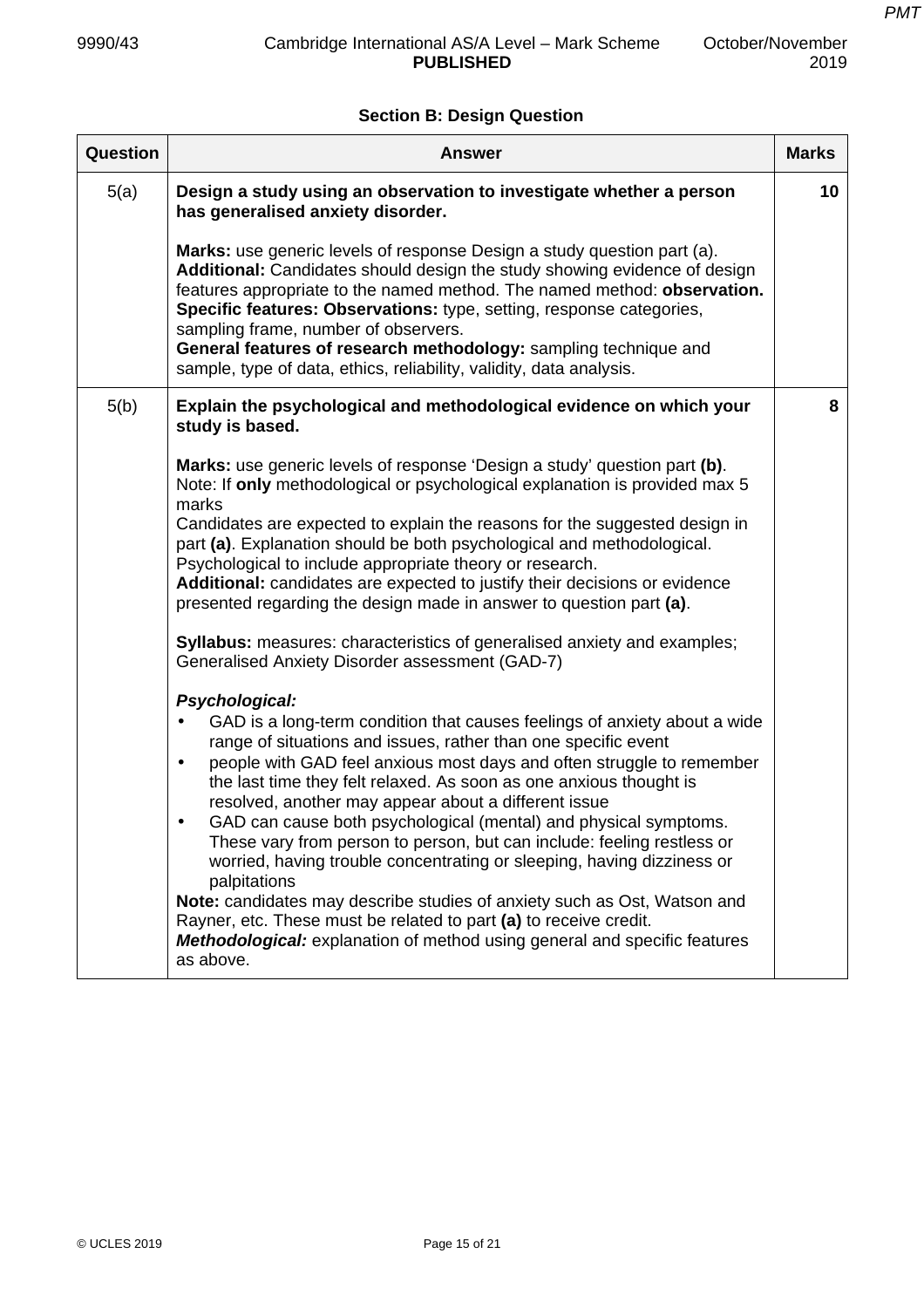| Question | Answer                                                                                                                                                                                                                                                                                                                                                                                                                                                                                                                                                                                                                                                                                                                                                                                                                                                                                                                                                                                                                                                                                                        | <b>Marks</b> |
|----------|---------------------------------------------------------------------------------------------------------------------------------------------------------------------------------------------------------------------------------------------------------------------------------------------------------------------------------------------------------------------------------------------------------------------------------------------------------------------------------------------------------------------------------------------------------------------------------------------------------------------------------------------------------------------------------------------------------------------------------------------------------------------------------------------------------------------------------------------------------------------------------------------------------------------------------------------------------------------------------------------------------------------------------------------------------------------------------------------------------------|--------------|
| 6(a)     | Design a study using a questionnaire to investigate the effectiveness of<br>the 'disrupt-then-reframe' sales technique.                                                                                                                                                                                                                                                                                                                                                                                                                                                                                                                                                                                                                                                                                                                                                                                                                                                                                                                                                                                       | 10           |
|          | Marks: use generic levels of response Design a study question part (a).<br>Additional: Candidates should design the study showing evidence of design<br>features appropriate to the named method. The named method:<br>Questionnaire.<br>Specific features: Questionnaires/Interviews: type, setting, example<br>questions. Scoring/rating scale, analysis of responses.<br>General features of research methodology: sampling technique and<br>sample, type of data, ethics, reliability, validity, data analysis.                                                                                                                                                                                                                                                                                                                                                                                                                                                                                                                                                                                           |              |
| 6(b)     | Explain the psychological and methodological evidence on which your<br>study is based.                                                                                                                                                                                                                                                                                                                                                                                                                                                                                                                                                                                                                                                                                                                                                                                                                                                                                                                                                                                                                        | 8            |
|          | Marks: use generic levels of response 'Design a study' question part (b).<br>Note: If only methodological or psychological explanation is provided max 5<br>marks<br>Candidates are expected to explain the reasons for the suggested design in<br>part (a). Explanation should be both psychological and methodological.<br>Psychological to include appropriate theory or research.<br>Additional: candidates are expected to justify their decisions or evidence<br>presented regarding the design made in answer to question part (a).<br>Syllabus: interpersonal influence techniques; disrupt-then-reframe (Kardes et<br>al., 2007)<br>Psychological:<br>The disrupt-then-reframe (DTR) technique involves deliberately confusing<br>consumers with a disruptive message (or confusing information) and then<br>reframing or re-wording in a much clearer way so the consumer understands<br>what is being said, is happy and this (i) reduces the number of counter-<br>arguments and (ii) can close a sale.<br>Methodological: explanation of method using general and specific features<br>as above. |              |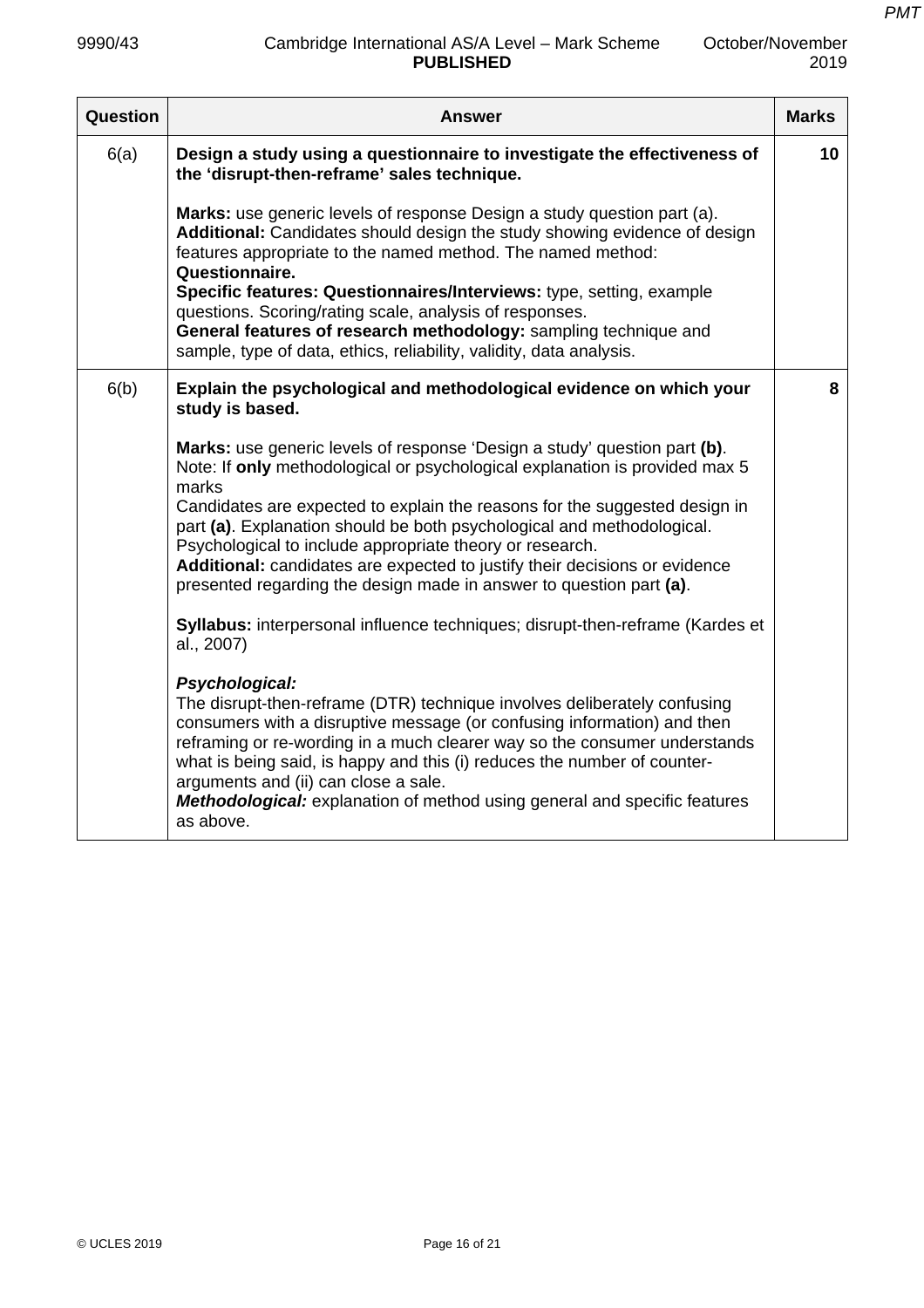| Question | <b>Answer</b>                                                                                                                                                                                                                                                                                                                                                                                                                                                                                                                                                                                                                                                                                                                                                                                                                                                                                                                                                                                                                                                                                                                                                                                                                                                                                                                                                                                                                                                                                                                                 | <b>Marks</b> |
|----------|-----------------------------------------------------------------------------------------------------------------------------------------------------------------------------------------------------------------------------------------------------------------------------------------------------------------------------------------------------------------------------------------------------------------------------------------------------------------------------------------------------------------------------------------------------------------------------------------------------------------------------------------------------------------------------------------------------------------------------------------------------------------------------------------------------------------------------------------------------------------------------------------------------------------------------------------------------------------------------------------------------------------------------------------------------------------------------------------------------------------------------------------------------------------------------------------------------------------------------------------------------------------------------------------------------------------------------------------------------------------------------------------------------------------------------------------------------------------------------------------------------------------------------------------------|--------------|
| 7(a)     | Design an experiment to investigate the effectiveness of 'attention<br>diversion' for patients during a painful medical procedure.                                                                                                                                                                                                                                                                                                                                                                                                                                                                                                                                                                                                                                                                                                                                                                                                                                                                                                                                                                                                                                                                                                                                                                                                                                                                                                                                                                                                            | 10           |
|          | Marks: use generic levels of response Design a study question part (a).<br>Additional: Candidates should design the study showing evidence of design<br>features appropriate to the named method. The named method: experiment.<br>Specific features: Experiments: type, IV, DV, controls, experimental design.<br>General features of research methodology: sampling technique and<br>sample, type of data, ethics, reliability, validity, data analysis.                                                                                                                                                                                                                                                                                                                                                                                                                                                                                                                                                                                                                                                                                                                                                                                                                                                                                                                                                                                                                                                                                    |              |
| 7(b)     | Explain the psychological and methodological evidence on which your<br>study is based.                                                                                                                                                                                                                                                                                                                                                                                                                                                                                                                                                                                                                                                                                                                                                                                                                                                                                                                                                                                                                                                                                                                                                                                                                                                                                                                                                                                                                                                        | 8            |
|          | Marks: use generic levels of response 'Design a study' question part (b).<br>Note: If only methodological or psychological explanation is provided max 5<br>marks<br>Candidates are expected to explain the reasons for the suggested design in<br>part (a). Explanation should be both psychological and methodological.<br>Psychological to include appropriate theory or research.<br>Additional: candidates are expected to justify their decisions or evidence<br>presented regarding the design made in answer to question part (a).<br><b>Syllabus:</b> psychological techniques: cognitive strategies (attention diversion,<br>non-pain imagery and cognitive redefinition)<br>Psychological:<br>Attention diversion is the process of diverting the attention of a person from<br>the source of potential discomfort thereby reducing its impact. Attention can<br>be diverted in a number of different ways, such as simply not looking, talking<br>about something else, watching television, listening to music, etc. Non-pain<br>imagery could also divert attention, where person tries to alleviate discomfort<br>by creating or imagining a mental scene that is unrelated to or incompatible<br>with the pain. As the question involves a laboratory experiment then a<br>candidate could use these as conditions of the IV. Note: non-pain imagery is<br>different from attention diversion, as is cognitive redefinition.<br><b>Methodological:</b> explanation of method using general and specific features<br>as above. |              |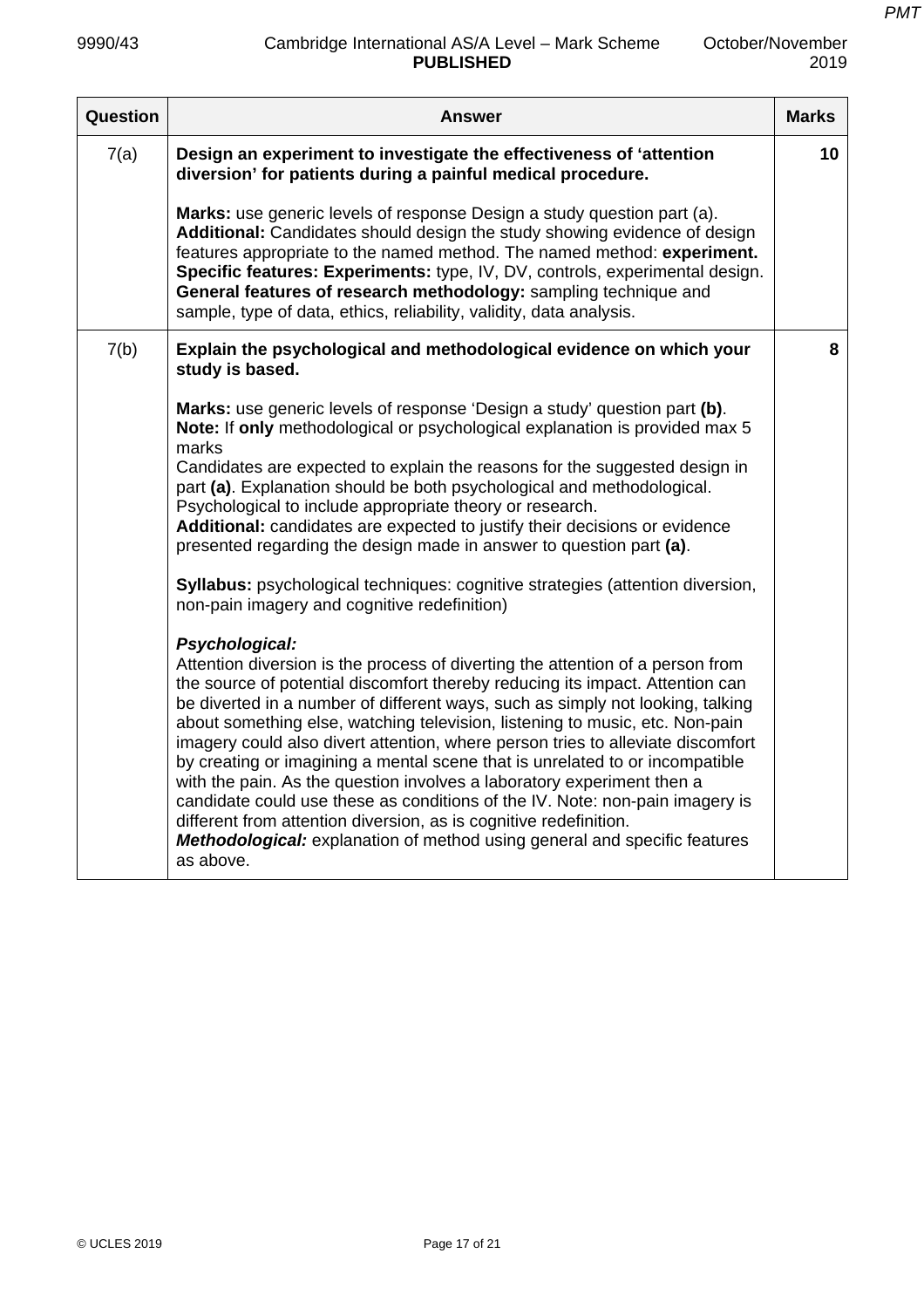| Question | <b>Answer</b>                                                                                                                                                                                                                                                                                                                                                                                                                                                                                                                              | <b>Marks</b> |
|----------|--------------------------------------------------------------------------------------------------------------------------------------------------------------------------------------------------------------------------------------------------------------------------------------------------------------------------------------------------------------------------------------------------------------------------------------------------------------------------------------------------------------------------------------------|--------------|
| 8(a)     | Design a study to investigate to what extent the manager of a clothes<br>factory demonstrates 'levels of leadership'.                                                                                                                                                                                                                                                                                                                                                                                                                      | 10           |
|          | Marks: use generic levels of response Design a study question part (a).<br>Additional: Candidates should design the study showing evidence of design<br>features appropriate to the named method. The named method: any<br>appropriate method.                                                                                                                                                                                                                                                                                             |              |
|          | Typical features:<br>Experiments: type, IV, DV, controls, experimental design<br><b>Observations:</b> type, setting, response categories, sampling frame,<br>$\bullet$<br>number of observers<br>Questionnaires/Interviews: type, setting, example questions.<br>$\bullet$<br>Scoring/rating scale, analysis of responses                                                                                                                                                                                                                  |              |
|          | General features of research methodology: sampling technique and<br>sample, type of data, ethics, reliability, validity, data analysis.                                                                                                                                                                                                                                                                                                                                                                                                    |              |
| 8(b)     | Explain the psychological and methodological evidence on which your<br>study is based.                                                                                                                                                                                                                                                                                                                                                                                                                                                     | 8            |
|          | Marks: use generic levels of response 'Design a study' question part (b).<br>Note: If only methodological or psychological explanation is provided max 5<br>marks<br>Candidates are expected to explain the reasons for the suggested design in<br>part (a). Explanation should be both psychological and methodological.<br>Psychological to include appropriate theory or research.<br>Additional: candidates are expected to justify their decisions or evidence<br>presented regarding the design made in answer to question part (a). |              |
|          | Syllabus: three levels of leadership (Scouller, 2011)                                                                                                                                                                                                                                                                                                                                                                                                                                                                                      |              |
|          | Psychological:<br>Scouller (2011) outlines three levels of leadership: public, private (outer,<br>behavioural levels) and are what a leader must do with people. Personal (an<br>inner level) is what a leader should do to grow.<br>Methodological: explanation of method using general and specific features<br>as above.                                                                                                                                                                                                                |              |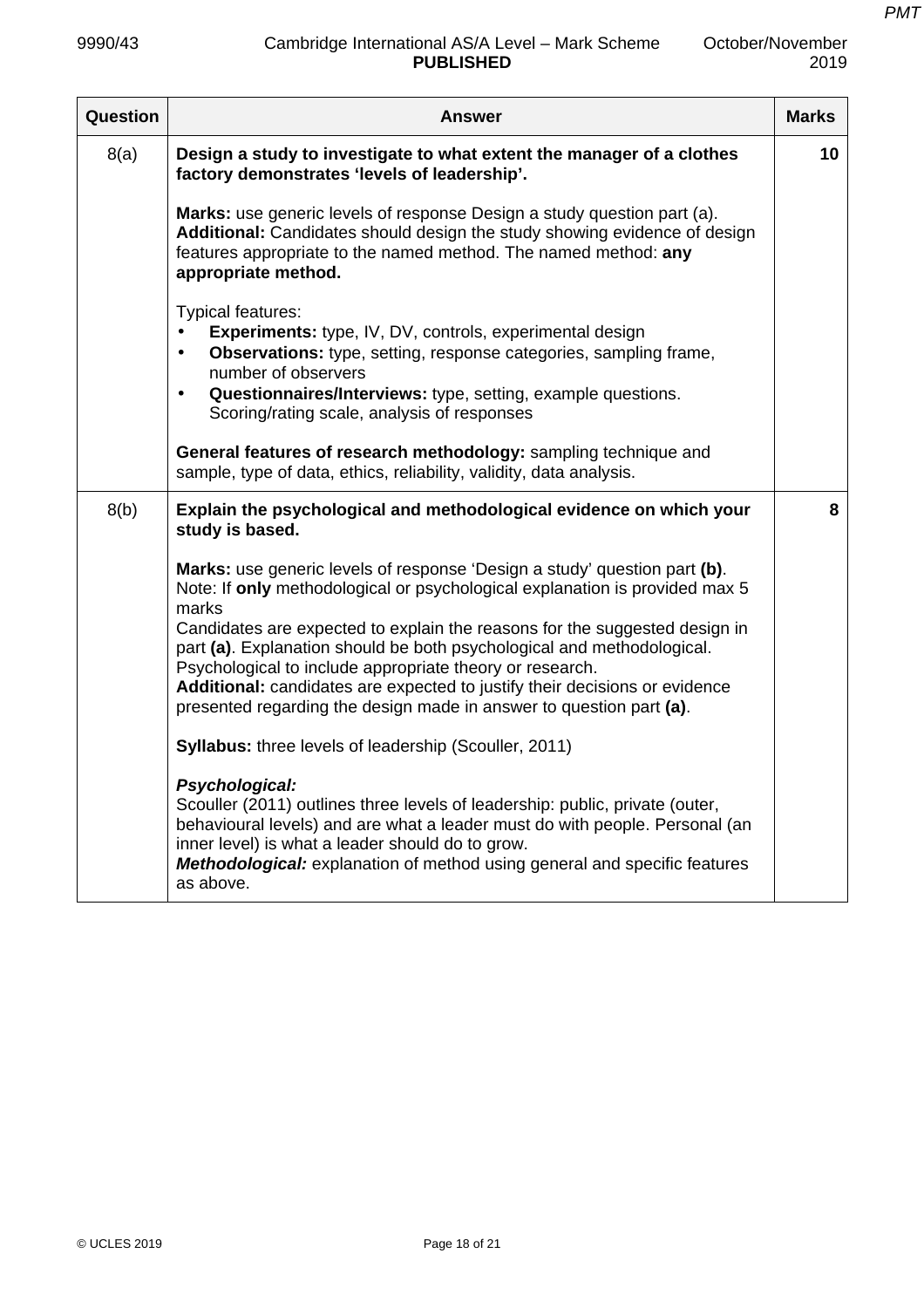# **Section C: Evaluation Question**

| Question | Answer                                                                                                                                                                                                                                                       | <b>Marks</b>    |
|----------|--------------------------------------------------------------------------------------------------------------------------------------------------------------------------------------------------------------------------------------------------------------|-----------------|
| 9        | 'All impulse control disorders are caused by a person receiving positive<br>reinforcement after engaging in a particular behaviour.'                                                                                                                         | 12 <sub>2</sub> |
|          | To what extent do you agree with this statement? Use examples of<br>research you have studied to support your answer.                                                                                                                                        |                 |
|          | Marks: use generic levels of response in table C.<br>Syllabus: causes of impulse control disorders and non-substance addictive<br>disorder; behavioural: positive reinforcement.                                                                             |                 |
|          | <b>Most likely</b> (any other appropriate responses should be credited):<br>For:                                                                                                                                                                             |                 |
|          | the behavioural explanation of learning has repeatedly shown that<br>$\bullet$<br>behaviour is strongly influenced by its antecedents<br>positive reinforcement is the basis of explanations of ICDs such as that<br>$\bullet$<br>by Miller (feeling-states) |                 |
|          | this approach explains other abnormalities such as fears and phobias,<br>$\bullet$<br>and there are successful treatments based on these principles                                                                                                          |                 |
|          | <b>Against:</b>                                                                                                                                                                                                                                              |                 |
|          | cognitive explanations show that not all people respond in the same way<br>to positive reinforcement (positive punishment can be rewarding for some<br>people, such as attention seekers                                                                     |                 |
|          | biomedical explanations would also suggest that behaviour is determined<br>$\bullet$<br>by dopamine, seratonin, etc.                                                                                                                                         |                 |
|          | Freud would suggest that ICDs are the result of defence mechanisms,<br>$\bullet$<br>etc.                                                                                                                                                                     |                 |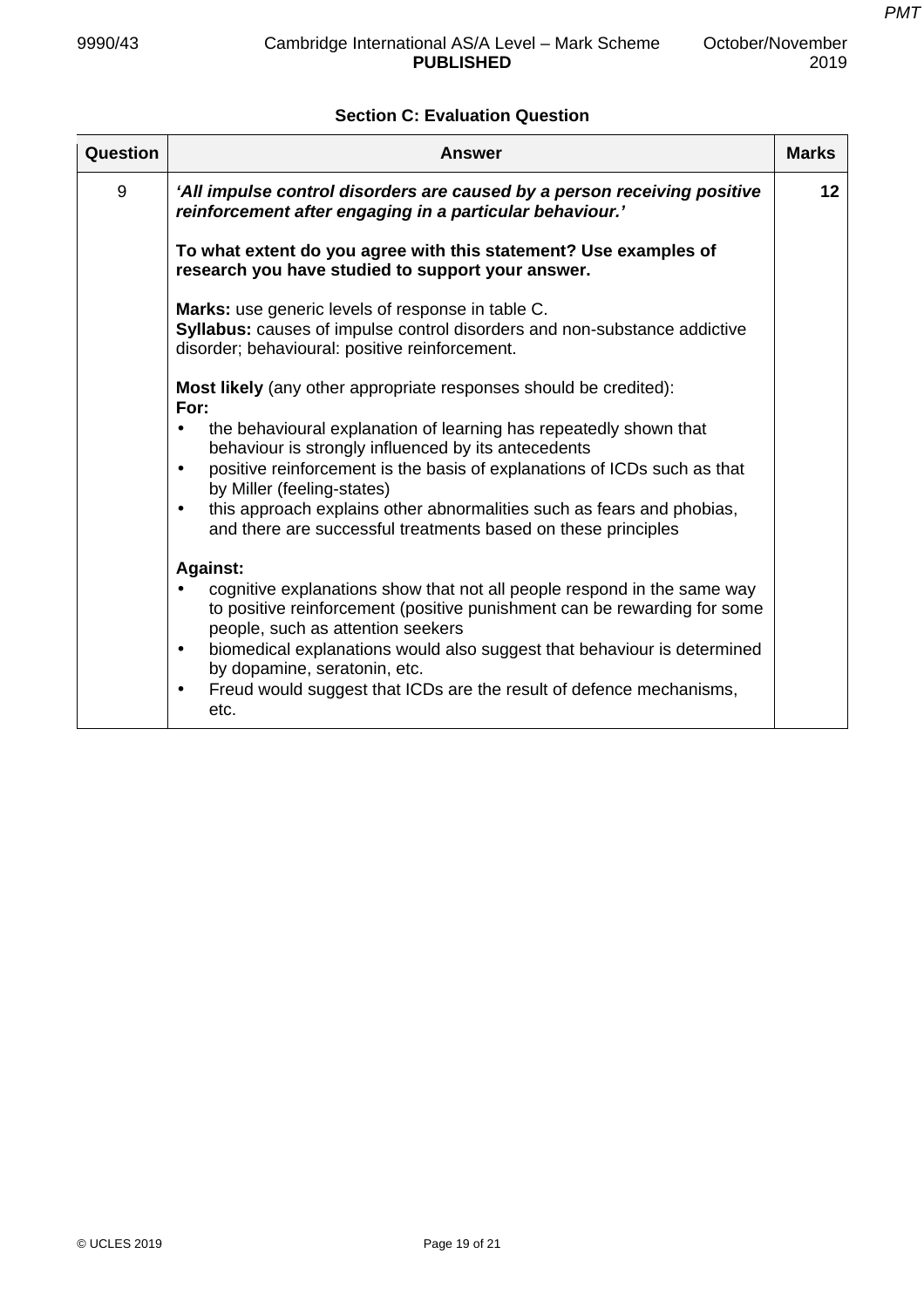### 9990/43 Cambridge International AS/A Level – Mark Scheme **PUBLISHED**

*PMT*

| Question | <b>Answer</b>                                                                                                                                                                                                                                                                                                                                                         | <b>Marks</b> |
|----------|-----------------------------------------------------------------------------------------------------------------------------------------------------------------------------------------------------------------------------------------------------------------------------------------------------------------------------------------------------------------------|--------------|
| 10       | 'Descriptive food names do not influence perception of food; people will<br>eat what they like.'                                                                                                                                                                                                                                                                      | 12           |
|          | To what extent do you agree with this statement? Use examples of<br>research you have studied to support your answer.                                                                                                                                                                                                                                                 |              |
|          | Marks: use generic levels of response in table C.<br>Syllabus: menu design psychology: sensory perception and food name<br>(Wansink et al., 2005)                                                                                                                                                                                                                     |              |
|          | <b>Most likely</b> (any other appropriate responses should be credited):<br>For:                                                                                                                                                                                                                                                                                      |              |
|          | quote from Wansink: those who ate foods with evocative, descriptive<br>$\bullet$<br>menu names generated a larger number of (i) positive comments about<br>the food and (ii) rated it as more appealing, tasty, and calorific than those<br>eating regularly-named counterparts<br>the use of descriptive names may help improve perceptions of foods in<br>$\bullet$ |              |
|          | institutional settings, and it may help facilitate the introduction of<br>unfamiliar foods                                                                                                                                                                                                                                                                            |              |
|          | descriptive names are designed to make the food sound more tasty,<br>$\bullet$<br>appealing and may refer to the quality of the food, or where it is from (e.g.<br>'locally sourced')                                                                                                                                                                                 |              |
|          | <b>Against:</b>                                                                                                                                                                                                                                                                                                                                                       |              |
|          | descriptions may create an expectation that is not met when the food                                                                                                                                                                                                                                                                                                  |              |
|          | arrives making the customer disappointed<br>people choose to eat what they like and do not choose what they dislike.<br>$\bullet$<br>The name is irrelevant                                                                                                                                                                                                           |              |
|          | people do not like food descriptions which are too descriptive; restaurants<br>$\bullet$<br>try to make something average sound good that is not                                                                                                                                                                                                                      |              |